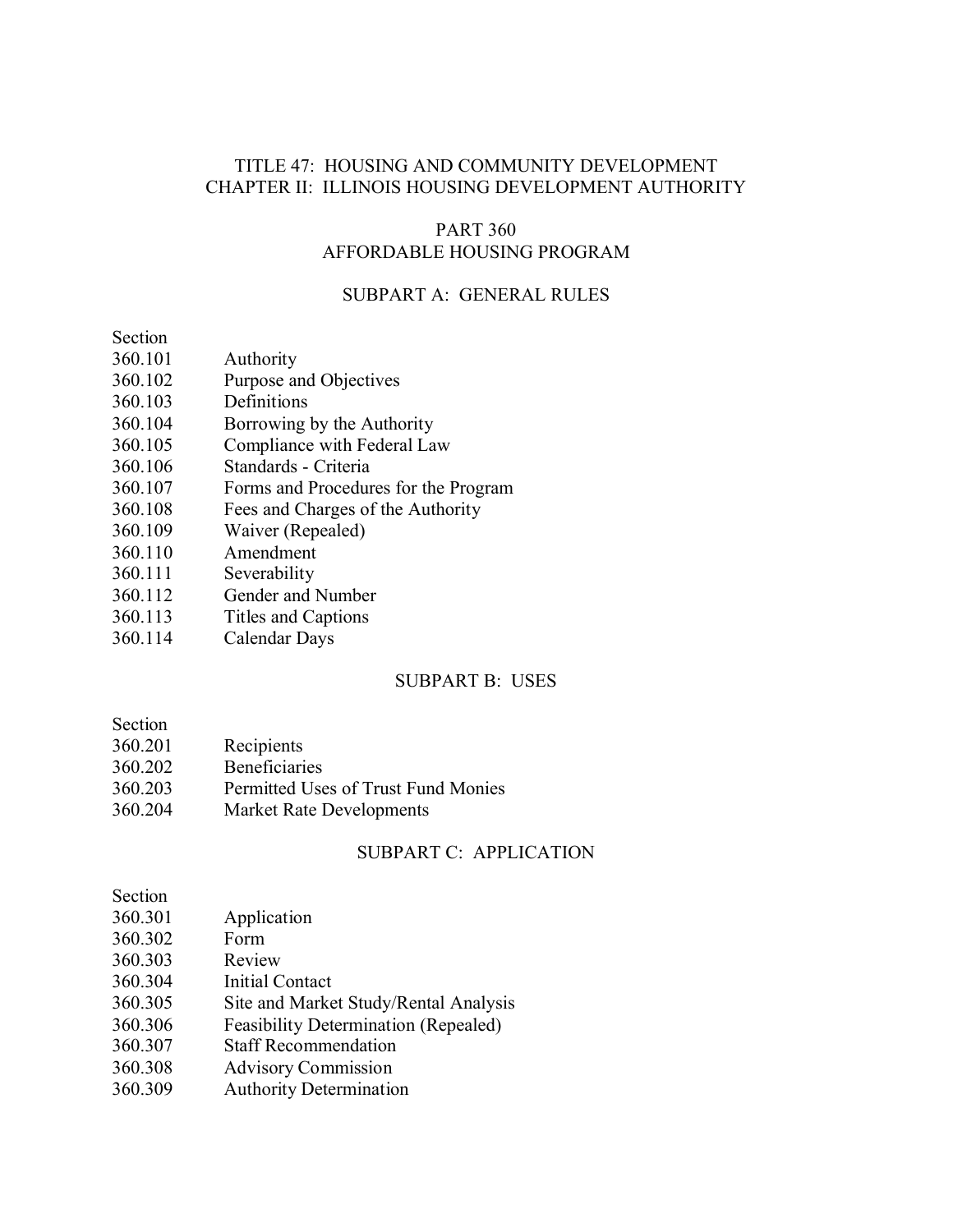## 360.310 Conditional Commitment

# SUBPART D: NOTICE

| Section |                           |
|---------|---------------------------|
| 360.401 | Notification by Authority |
| 360.402 | Comments and Responses    |

## SUBPART E: RECIPIENT

| Section |                                      |
|---------|--------------------------------------|
| 360.501 | Eligible Applicants (Repealed)       |
| 360.502 | <b>Land Trusts</b>                   |
| 360.503 | Books and Records                    |
| 360.504 | Audits                               |
| 360.505 | <b>Annual Financial Report</b>       |
| 360.506 | Furnishing Information               |
| 360.507 | Standards for Approval of Conveyance |

# SUBPART F: LOANS AND GRANTS

# Section

| Maximum Loan Amount and Priority |
|----------------------------------|
|                                  |

- 360.602 Maximum Grant Amount
- 360.603 Increase Above Maximum Loan or Grant Amount
- Amortization
- 360.605 Recapture of Assistance
- 360.606 Prepayment of Loan

## SUBPART G: CONSTRUCTION

# 360.701 Design and Construction Standards

### SUBPART H: MARKETING AND MANAGEMENT

Section

- 360.801 Marketing and Management
- 360.802 Marketing and Management Plans
- 360.803 Maintenance
- 360.804 Cost of Service

## SUBPART I: TENANTS AND OCCUPANCY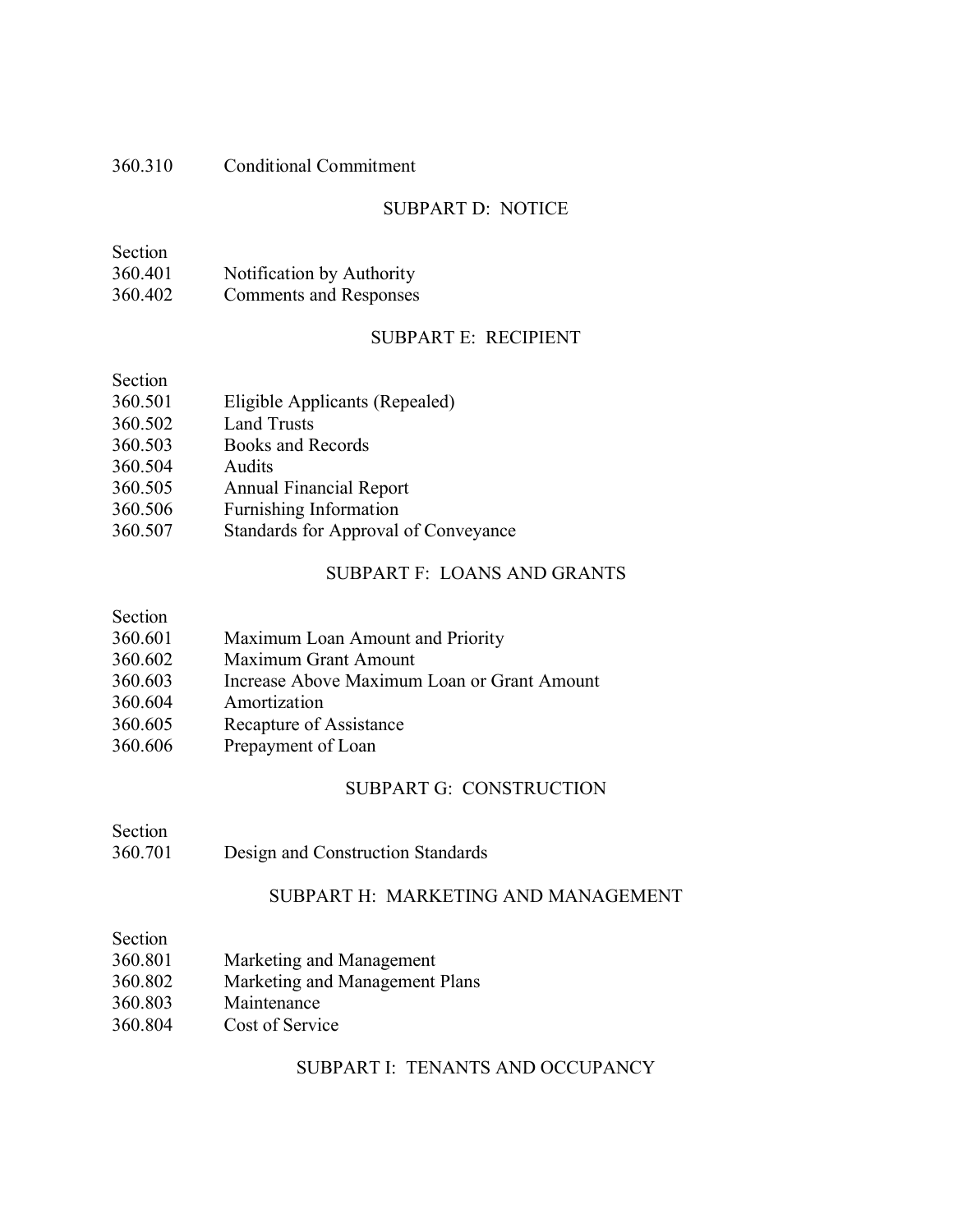| Section |                                                      |
|---------|------------------------------------------------------|
| 360.901 | Displacement                                         |
| 360.902 | <b>Relocation Plan</b>                               |
| 360.903 | Tenant Selection Plan and Participant Selection Plan |
| 360.904 | Income and Housing Expense Limits                    |
| 360.905 | Non-Discrimination                                   |

## SUBPART J: ENERGY EFFICIENCY

Section 360.1001 Standards

## SUBPART K: CERTIFICATIONS

| Section  |                          |
|----------|--------------------------|
| 360.1101 | Environmental Assessment |
| 360.1102 | Other Laws               |

AUTHORITY: Implementing Sections 4 and 7(e) of the Illinois Affordable Housing Act [310] ILCS 65/4 and 7(e)] and authorized by Sections 7.19 and 7.25 of the Illinois Housing Development Act [20 ILCS 3805/7.19 and 7.25].

SOURCE: Emergency rules adopted at 14 Ill. Reg. 2094, effective January 22, 1990, for a maximum of 150 days; adopted at 14 Ill. Reg. 9117, effective May 24, 1990; amended at 15 Ill. Reg. 17088, effective November 19, 1991; emergency amendment at 18 Ill. Reg. 2124, effective January 12, 1994, for a maximum of 150 days; amended at 18 Ill. Reg. 8663, effective May 25, 1994; amended at 22 Ill. Reg. 4321, effective February 4, 1998; amended at 23 Ill. Reg. 3692, effective March 15, 1999; amended at 23 Ill. Reg. 8819, effective July 26, 1999; emergency amendment at 24 Ill. Reg. 14065, effective September 1, 2000, for a maximum of 150 days; amended at 25 Ill. Reg. 2416, effective January 24, 2001; amended at 25 Ill. Reg. 12621, effective September 20, 2001.

## SUBPART A: GENERAL RULES

#### **Section 360.101 Authority**

This Part is authorized by and made pursuant to the Illinois Affordable Housing Act [310 ILCS 65] and shall govern the Program.

(Source: Amended at 18 Ill. Reg. 8663, effective May 25, 1994)

## **Section 360.102 Purpose and Objectives**

This Part is established to accomplish the general purposes of the Affordable Housing Act and in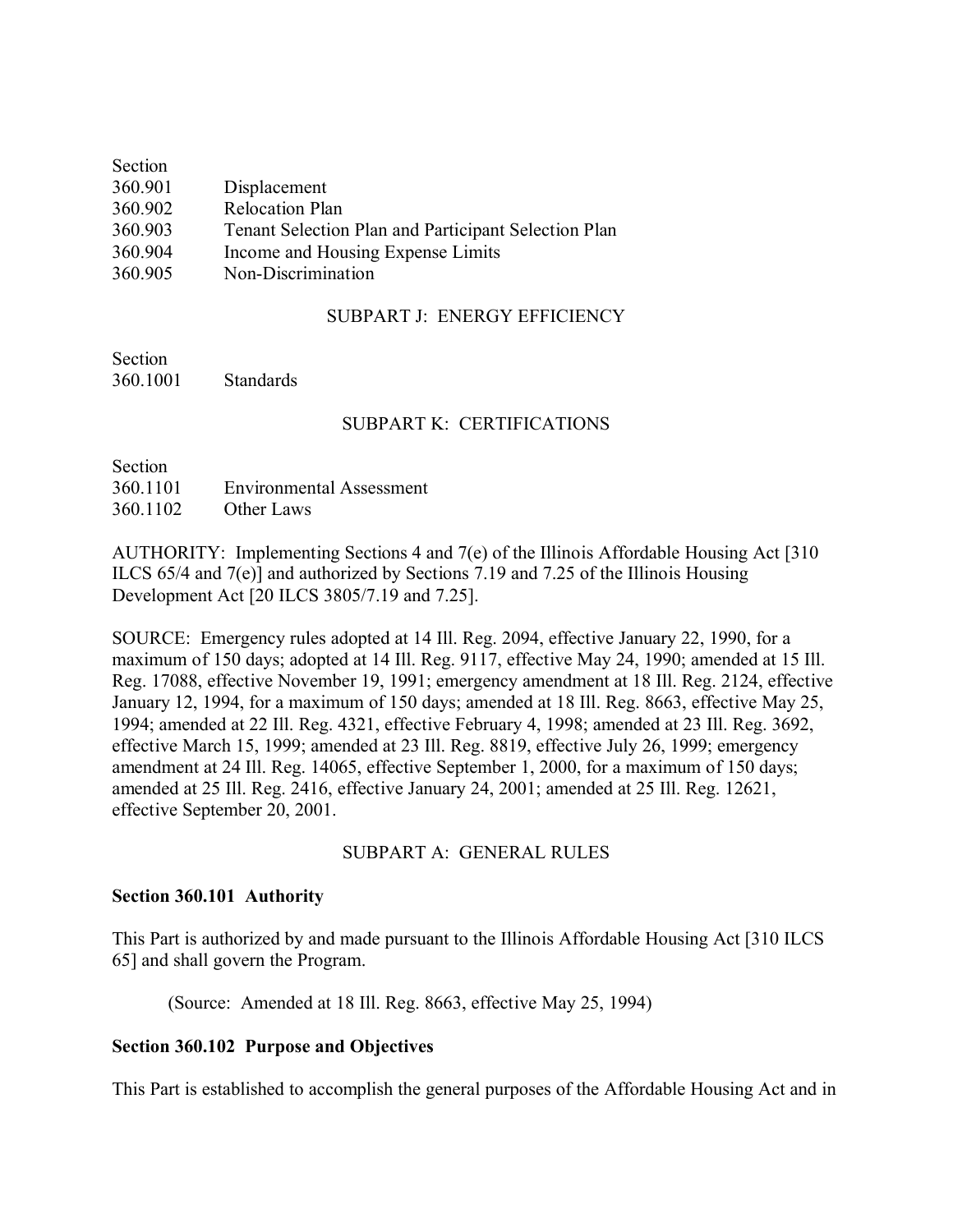particular the making of grants, mortgages or other loans to acquire, construct, rehabilitate, develop, operate, insure and retain affordable Single-Family Housing and Multifamily Housing for Low-Income Households and Very Low-Income Households.

(Source: Amended at 15 Ill. Reg. 17088, effective November 19, 1991)

## **Section 360.103 Definitions**

As used in this Part, the following words or terms mean:

"Act": The Illinois Housing Development Act [20 ILCS 3805].

"Advisory Commission": The Affordable Housing Advisory Commission.

"Affordable Housing": Residential housing that, so long as the same is occupied by Low-Income Households or Very Low-Income Households, requires payment of monthly housing costs, including utilities other than telephone, of no more than 30% of the maximum allowable income as stated for such households as set forth in Section 360.904(b)(1) and (2) of this Part.

"Affordable Housing Act": The Illinois Affordable Housing Act [310 ILCS 65].

"Affordable Housing Bond Program Rules": 47 Ill. Adm. Code 365.

"Affordable Housing Program Trust Fund Bonds or Notes": The bonds or notes issued by the Authority under the Act to further the purposes of the Affordable Housing Act.

"Applicant": The person or entity applying for an allocation of monies from the Trust Fund. An individual applying for funds to acquire, rehabilitate, construct or finance a Single-Family Development that is or would be owned or occupied by such individual may not be an Applicant.

"Authority": The Illinois Housing Development Authority.

"Clearinghouse": The person in the Office of the Governor designated by the Governor to provide notice to appropriate State and local agencies of proposed Developments or Single-Family Developments.

"Development": A Multi-family Housing project consisting of the Real Estate, together with all improvements, buildings, equipment, and personal property appurtenant thereto.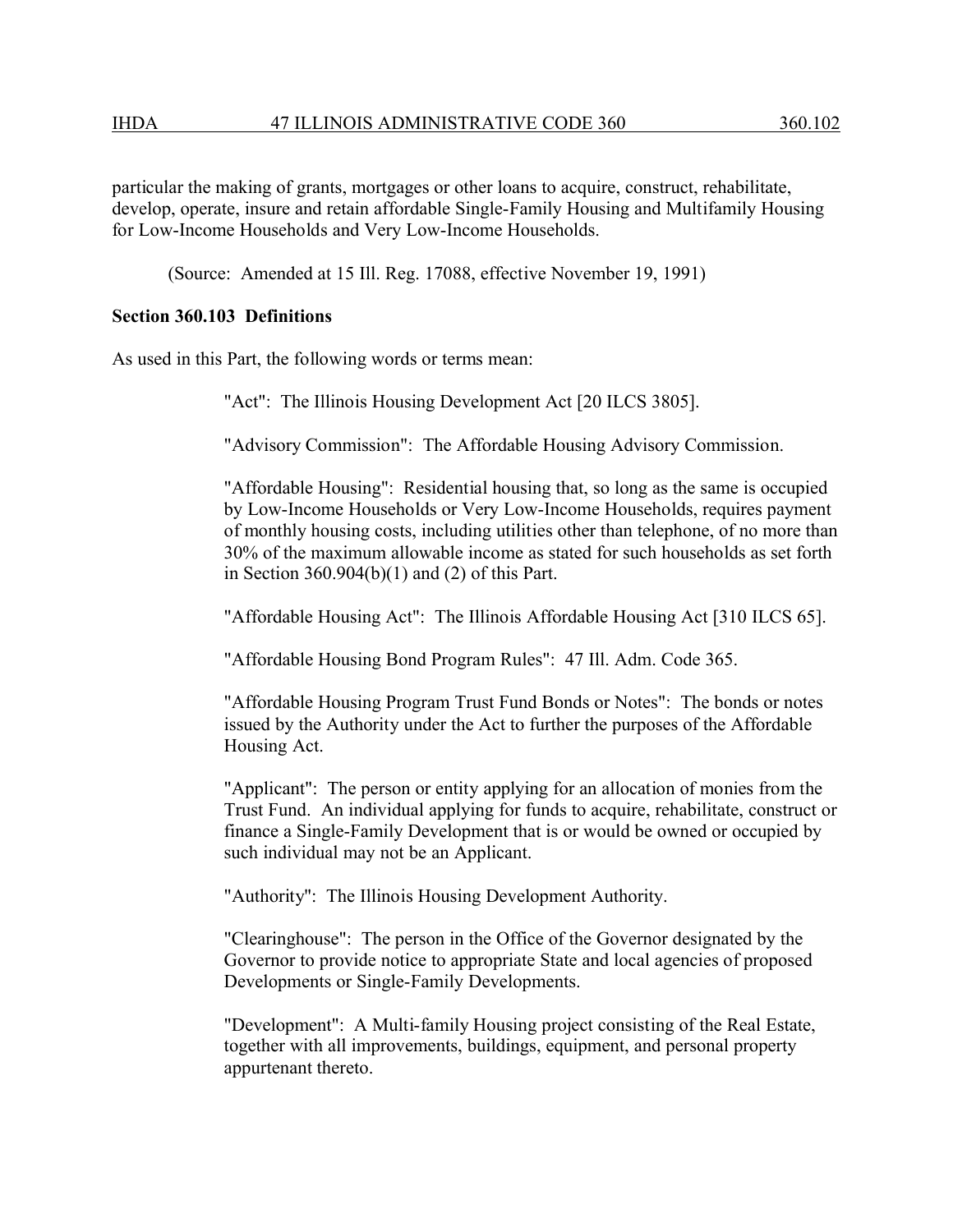"Director": The Director of the Authority.

"Grant": A grant from the Authority to a Recipient to be used in connection with a Development or Single-Family Development.

"Loan": A loan from the Authority to a Recipient to be used in connection with a Development or Single-Family Development.

"Low-Income Household": A single person, family or unrelated persons living together whose adjusted income is more than 50%, but less than 80%, of the median income of the area of residence, adjusted for family size, as such adjusted income and median income for the area are determined from time to time by the United States Department of Housing and Urban Development for purposes of Section 8 of the United States Housing Act of 1937 (42 USC 1437).

"Members": The Members of the Authority.

"Multi-family Housing": A building or buildings providing housing to 5 or more households.

"Note": The document executed as evidence of a Borrower's indebtness under a Loan and any supplements thereto and modifications or amendments thereof.

"Part": This Part 360.

"Participant Selection Plan": The participant selection plan approved by the Authority for a Single-Family Development.

"Program": The Illinois Affordable Housing Program.

"Real Estate": The real property upon which a Development or Single-Family Development is to be or has been constructed.

"Recipient": An individual, proprietorship, partnership, for-profit corporation, not-for-profit corporation, unit of local government, the Illinois Housing Development Authority, or the entity that holds legal title to the Development or Single-Family Development, or when the Development is held in a Trust, the entity owning the beneficial interest in a Trust that receives Trust Fund Monies from the Authority.

"Rules": The rules and regulations of the Authority as supplemented and amended from time to time.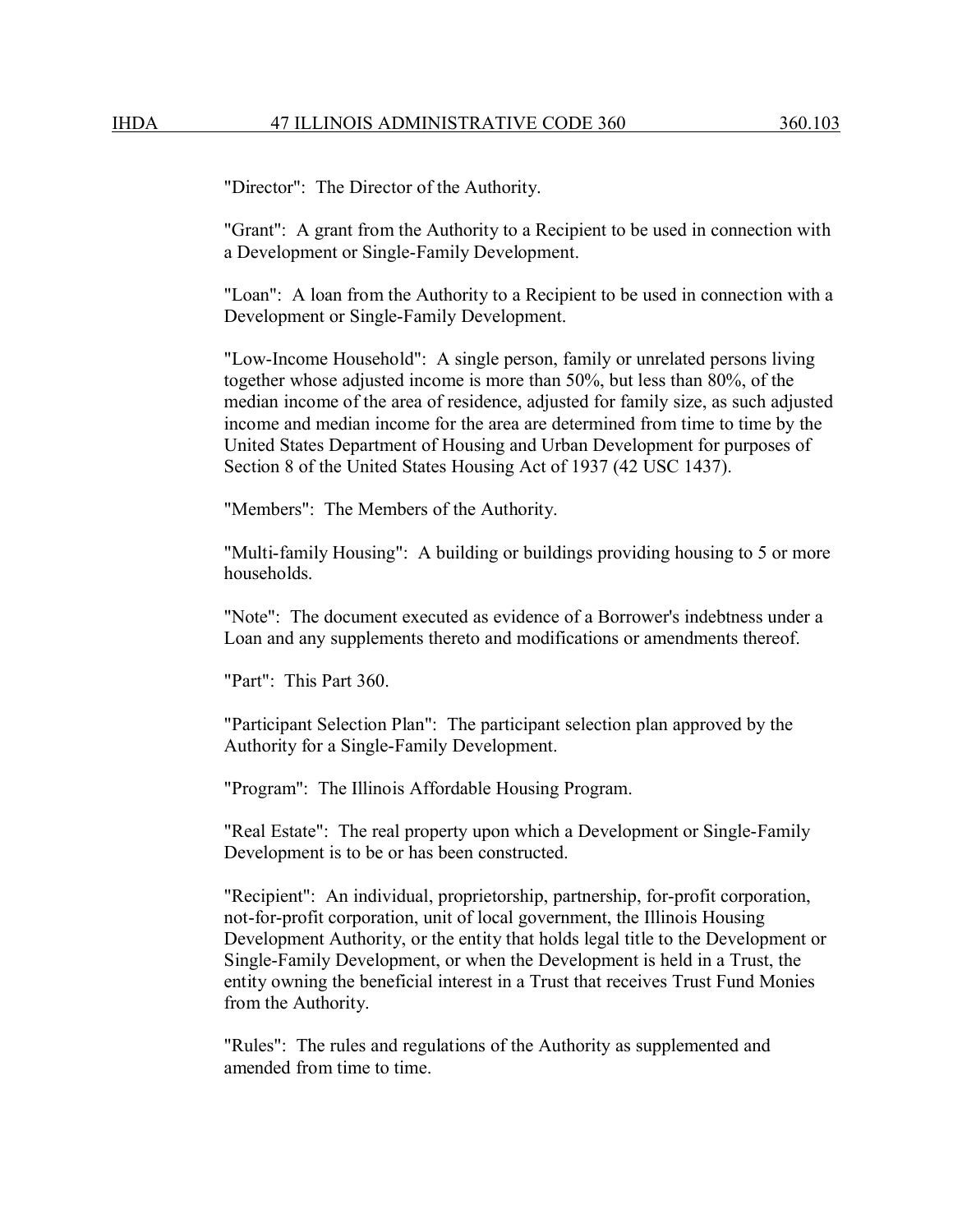"Single-Family Development": A Single-Family Housing project consisting of the Real Estate, together with all improvements, buildings, equipment, and personal property appurtenant thereto.

"Single-Family Housing": A building containing one to 4 dwelling units, including a mobile home as defined in subsection (b) of Section 3 of the Mobile Home Landlord and Tenant Rights Act [765 ILCS 745/3].

"Staff": The Director and the employees of the Authority.

"State": The State of Illinois.

"Tenant": The person, family or unrelated persons leasing a Single-Family Development or a dwelling unit in a Development.

"Tenant Selection Plan": The tenant selection plan approved by the Authority for a Development.

"Trust": The Illinois land trust which holds legal title to a Development or Single-Family Development.

"Trustee": The trustee of a Trust holding legal title to a Development.

"Trust Fund": The Illinois Affordable Housing Trust Fund.

"Trust Fund Monies": All monies, deposits, revenues, income, interest, dividends, receipts, taxes, proceeds and other amounts or funds deposited or to be deposited in the Trust Fund pursuant to Section 5(b) of the Affordable Housing Act and any proceeds, investments or increases thereof.

"Utility Allowance": The cost of utilities, except telephone, based on reasonable consumption of these utilities.

"Very Low-Income Household": A single person, family or unrelated persons living together whose adjusted income is not more than 50% of the median income of the area of residence, adjusted for family size, as such adjusted income and median income for the area are determined from time to time by the United States Department of Housing and Urban Development for purposes of Section 8 of the United States Housing Act of 1937 (42 USC 1437).

(Source: Amended at 25 Ill. Reg. 12621, effective September 20, 2001)

#### **Section 360.104 Borrowing by the Authority**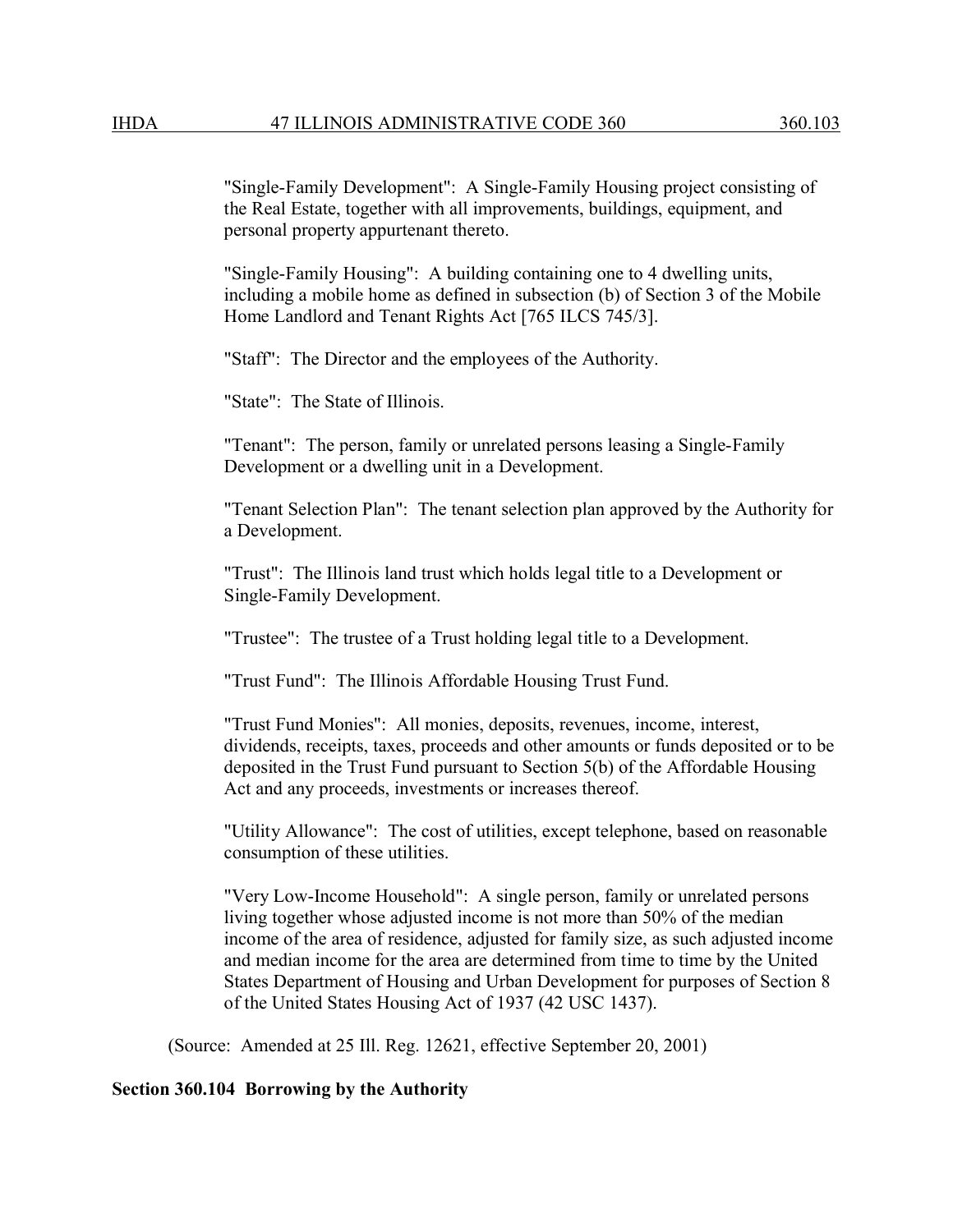To the extent allowed by the Act and the Affordable Housing Act, the Authority may borrow funds in connection with the Program.

(Source: Amended at 18 Ill. Reg. 8663, effective May 25, 1994)

#### **Section 360.105 Compliance with Federal Law**

Notwithstanding anything herein to the contrary, this Part shall be construed in conformity and compliance with applicable Federal law.

#### **Section 360.106 Standards - Criteria**

In administering the Program, the Authority and the Staff shall, in the exercise of discretion, consider, in addition to the criteria specifically set forth in this Part;

- a) the purposes of the Program to provide affordable, decent, safe and sanitary housing, whether through the making of a Loan, a Grant or the use of Trust Fund Monies pursuant to Sections 8(b), (c), (d) and 9 of the Act;
- b) the requirements of applicable State and Federal law;
- c) the financial condition and previous experience of the Applicant;
- d) local government and community support for the Development or Single-Family Development;
- e) suitability of the location of the Development or Single-Family Development;
- f) cost efficiency;
- g) energy efficiency;
- h) affordability to Low-Income Households and Very Low-Income Households;
- i) amount of Trust Fund Monies requested per unit;
- j) term of the Loan and other sources of financing;
- k) secured position of the Loan;
- l) equity contribution of Applicant;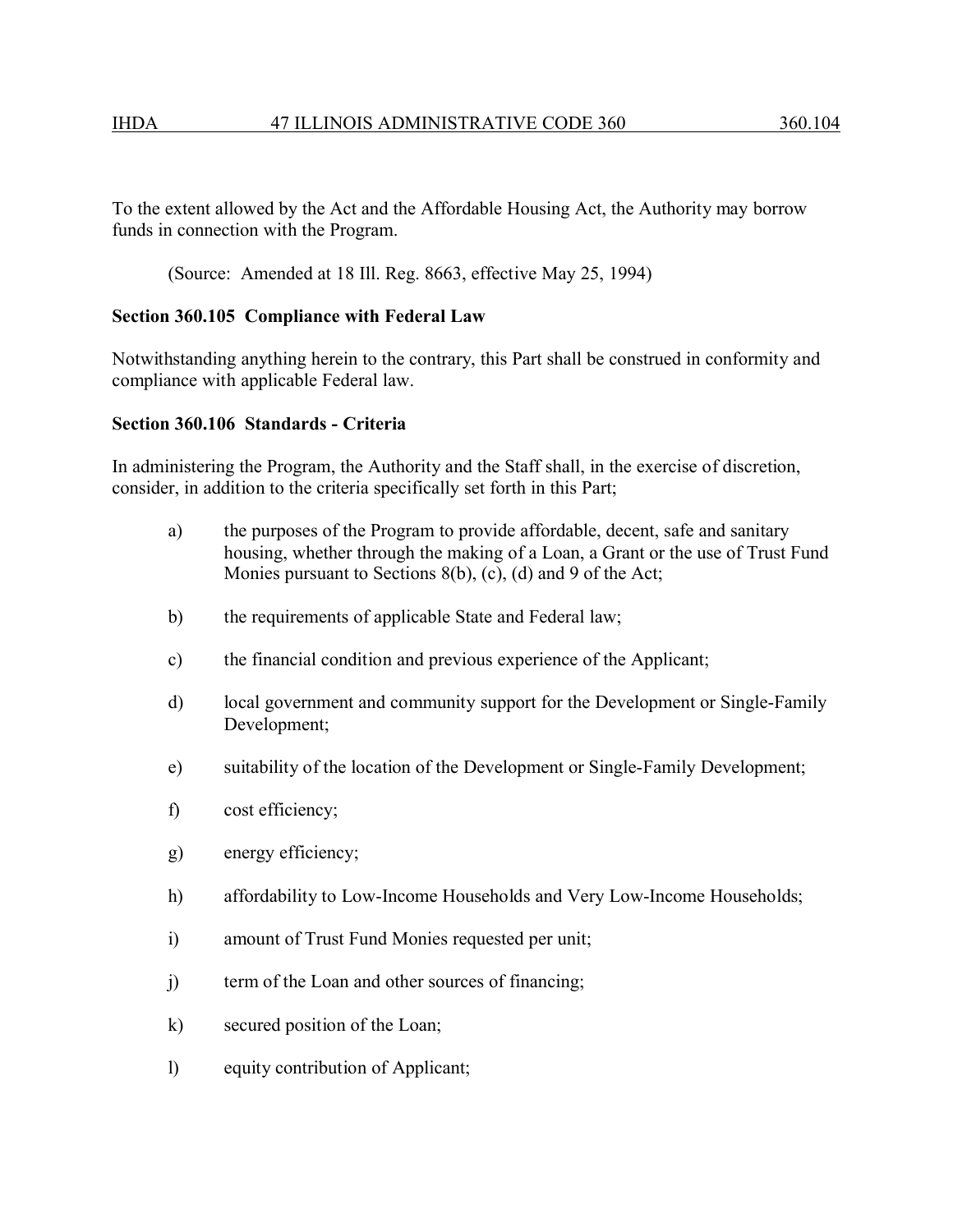- m) amount and appropriateness of non-construction costs; and
- n) results of site and market study, or rental analysis, if applicable.

(Source: Amended at 18 Ill. Reg. 8663, effective May 25, 1994)

## **Section 360.107 Forms and Procedures for the Program**

The Staff may prepare, use, supplement, and amend such forms, agreements, and other documents and such procedures as may be necessary to implement the Program, all as may be prescribed by the Director.

## **Section 360.108 Fees and Charges of the Authority**

In connection with the Program, the Authority may establish and collect such fees and charges as may be necessary. Such fees and charges shall be deposited in the Trust Fund.

## **Section 360.109 Waiver (Repealed)**

(Source: Repealed at 22 Ill. Reg. 4321, effective February 4, 1998)

## **Section 360.110 Amendment**

This Part may be supplemented, amended, or repealed by the Members, after consultation with the Advisory Commission, from time to time and in such manner as they may determine consistent with this Part, the Act, the Affordable Housing Act and other applicable provisions of law. This Part shall not constitute or create any contractual rights.

## **Section 360.111 Severability**

If any clause, sentence, paragraph, subsection, section, or subpart of this Part be adjudged by any court of competent jurisdiction to be invalid, such judgment shall not affect, impair, or invalidate the remainder thereof, but shall be confined in its operation to the clause, sentence, paragraph, subsection, section, or subpart thereof as to which such judgment is rendered.

## **Section 360.112 Gender and Number**

All terms used in any one gender or number shall be construed to include any other gender or number as the context may require.

## **Section 360.113 Titles and Captions**

Titles and captions of subparts, sections, and subsections are used for convenience and reference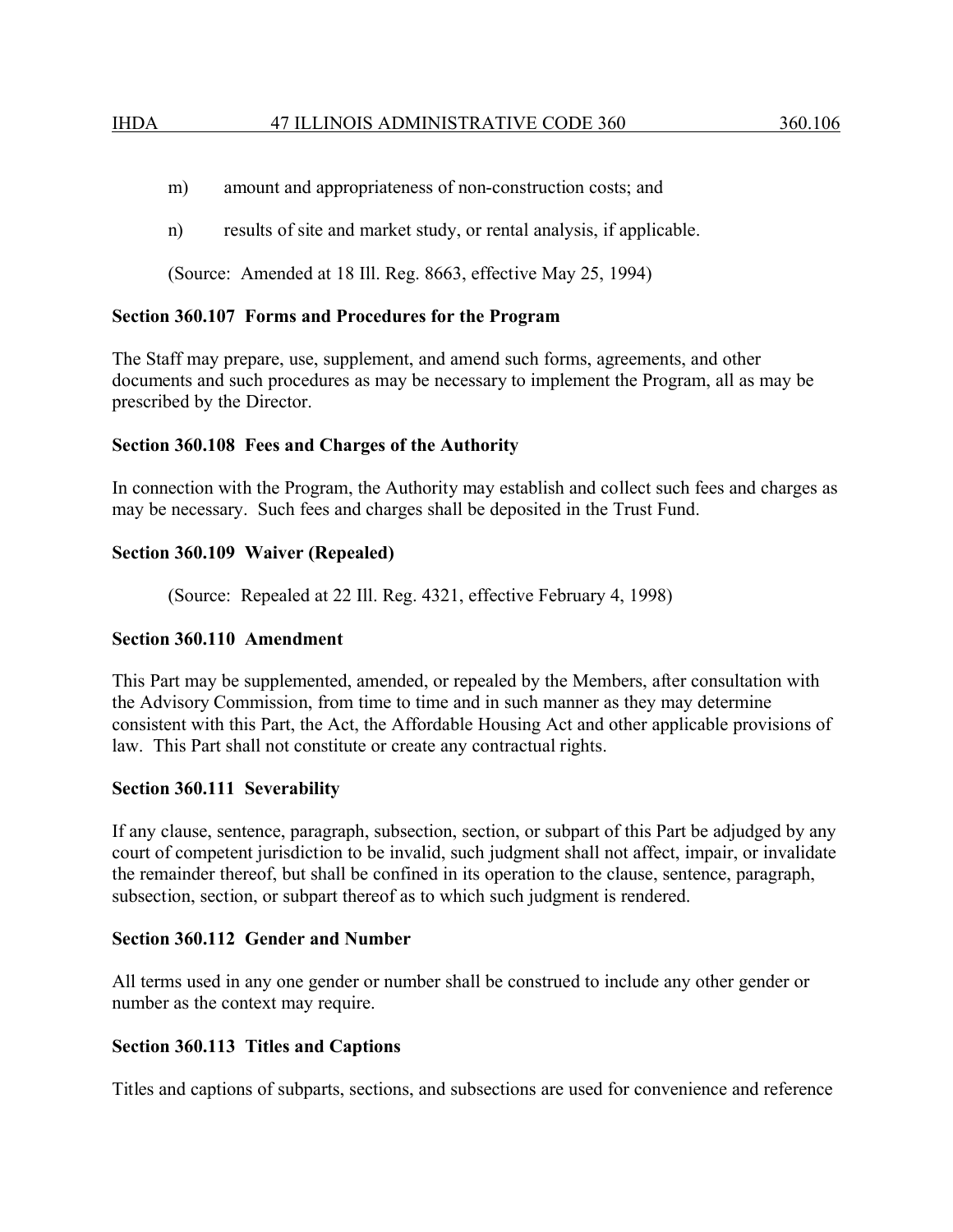and are not a part of the text.

### **Section 360.114 Calendar Days**

Days shall mean calendar days. Due dates falling on a Saturday, Sunday, or a legal State or Federal holiday shall be deemed to fall on the next calendar day that is not a Saturday, Sunday, or a legal State or Federal holiday.

(Source: Amended at 18 Ill. Reg. 8663, effective May 25, 1994)

### SUBPART B: USES

### **Section 360.201 Recipients**

Only entities that are Recipients are eligible to receive funds under the Program.

(Source: Amended at 18 Ill. Reg. 8663, effective May 25, 1994)

### **Section 360.202 Beneficiaries**

Funds from the Trust Fund may be expended for the benefit of Low Income Households and Very Low Income Households. The majority of funds appropriated by the Illinois General Assembly to the Trust Fund for each fiscal year shall be expended for the benefit of Very Low-Income Households.

(Source: Amended at 18 Ill. Reg. 8663, effective May 25, 1994)

SUBPART B: USES

#### **Section 360.203 Permitted Uses of Trust Fund Monies**

Trust Fund Monies may be used for the following purposes:

- a) to make secured, unsecured or deferred repayment Loans;
- b) to make zero percent or low interest Loans;
- c) to make Grants, payments or subsidies for the acquisition, construction, rehabilitation, development, operation, insurance or retention of Developments or Single-Family Developments or to pay predevelopment expenses;
- d) to purchase mortgage participation certificates representing an undivided interest in specified, first-lien conventional residential Illinois mortgages which are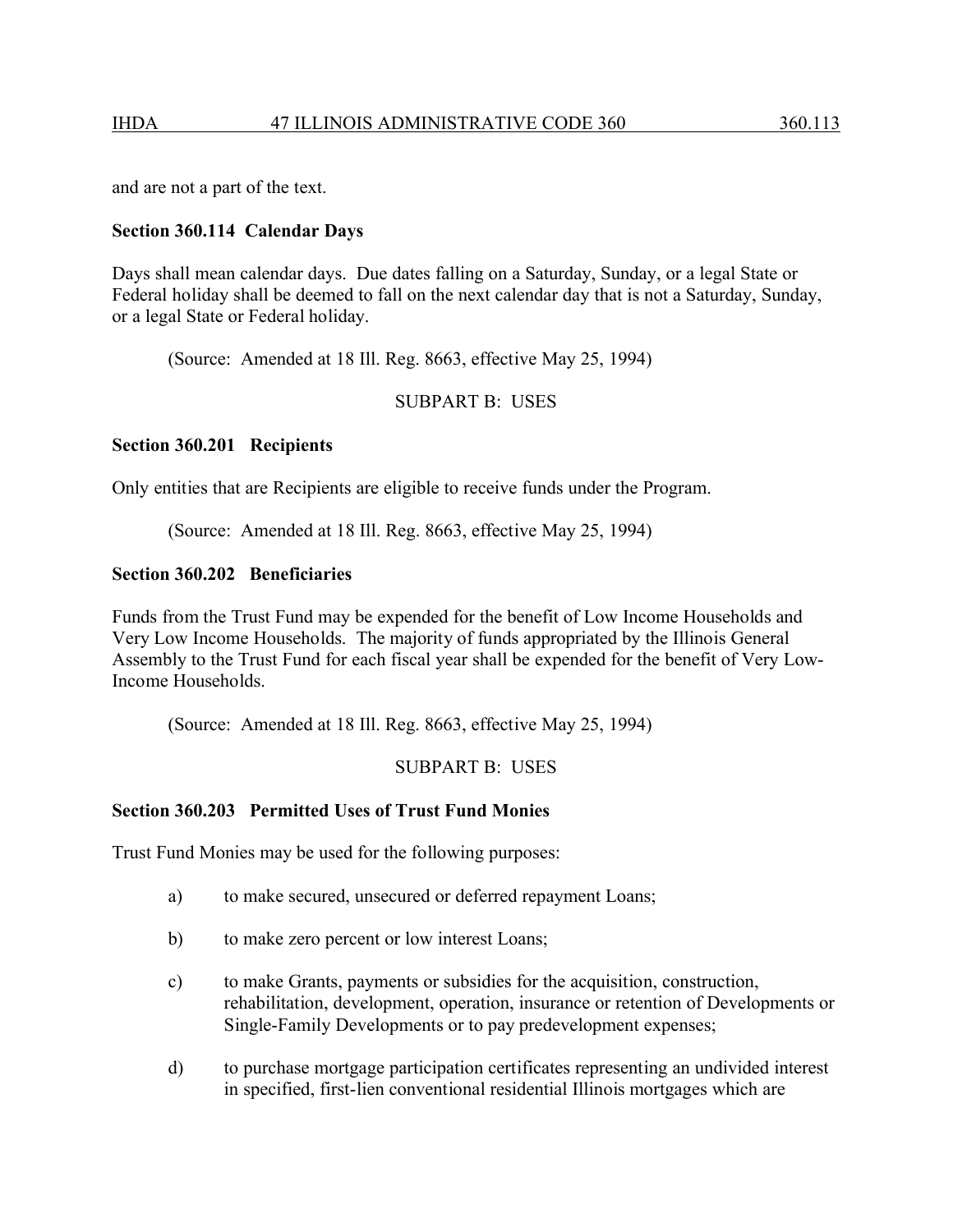underwritten, insured, guaranteed or purchased by the Federal Home Loan Mortgage Corporation;

- e) to be used in investments which reduce the risk associated with fluctuations in interest rates or the market price of investments or any other investments which are lawful for other fiduciaries in the State to make;
- f) to provide assistance for Developments which are occupied partly by Low-Income Households and Very-Low Income Households and partly by households not qualifying as Low-Income Households and Very Low-Income Households;
- g) to purchase first and second mortgages;
- h) to make Grants for the provision of technical assistance, outreach and building of an Applicant's capacity to develop Affordable Housing;
- i) to pay fees of the Program Administrator not to exceed the amount appropriated by the General Assembly each fiscal year in connection with the operation of the Program; and
- j) to be held, pledged, applied or dedicated pursuant to Sections 8(b), (c), (d) and 9 of the Affordable Housing Act in connection with Affordable Housing Program Trust Fund Bonds or Notes issued pursuant to the Act. Trust Fund Monies used pursuant to this subsection 360.203(j) shall be governed by the Affordable Housing Bond Program Rules.

(Source: Amended at 23 Ill. Reg. 3692, effective March 15, 1999)

#### **Section 360.204 Market Rate Developments**

Pursuant to Section 10(d) of the Affordable Housing Act the Authority may provide assistance for Developments which are to be occupied partly by Low-Income Households or Very Low-Income Households provided that the number of units to be occupied by Low-Income Households or Very-Low Income Households shall be acceptable to the Authority, in its sole discretion, and shall be in compliance with any Federal law and the regulations promulgated thereunder, if applicable.

(Source: Added at 18 Ill. Reg. 8663, effective May 25, 1994)

## SUBPART C: APPLICATION

#### **Section 360.301 Application**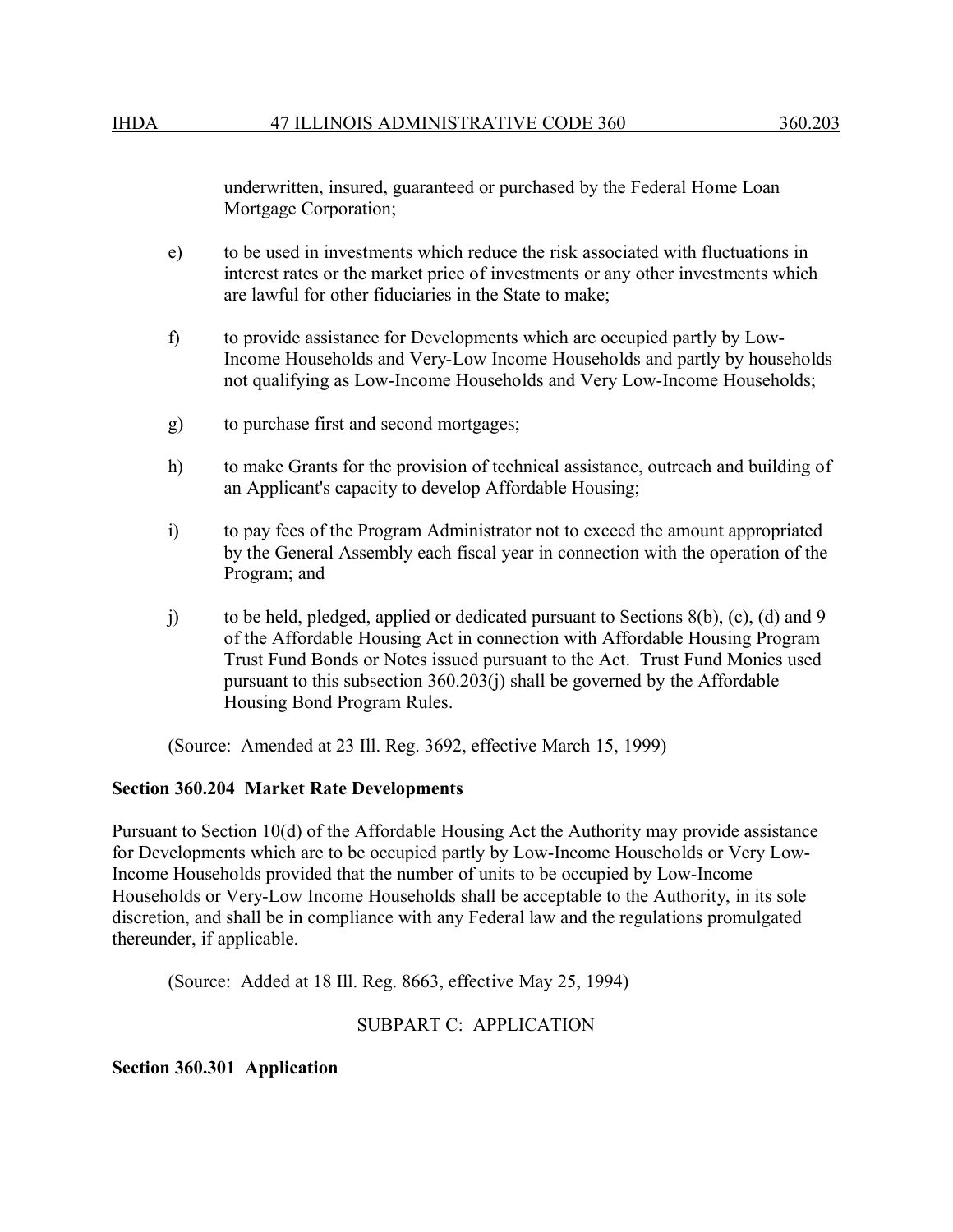Applicants seeking monies from the Trust Fund shall submit to the Authority a completed application form prescribed by the Authority together with a nonrefundable application fee. The application fee for for-profit Applicants shall be \$500. The application fee for all other Applicants shall be \$250.

(Source: Amended at 18 Ill. Reg. 8663, effective May 25, 1994)

### **Section 360.302 Form**

The Authority shall develop an application form to be used by all Applicants.

(Source: Amended at 15 Ill. Reg. 17088, effective November 19, 1991)

### **Section 360.303 Review**

Upon receipt of a completed application the Staff shall determine whether the application meets the eligibility requirements of Subpart B of this Part; and, whether all other requirements of this Part and the Affordable Housing Act are met. If the Staff determines that the application fails to meet any of these requirements, the Authority shall notify the Applicant in writing within sixty days after receipt of the application by the Authority.

(Source: Amended at 18 Ill. Reg. 8663, effective May 25, 1994)

## **Section 360.304 Initial Contact**

If the Authority determines that the application meets the requirements of this Part and the Affordable Housing Act, the Staff shall contact the Applicant to discuss what additional information, if any, is required in order to allow Staff to make a recommendation on the application to the Advisory Commission.

(Source: Amended at 18 Ill. Reg. 8663, effective May 25, 1994)

## **Section 360.305 Site and Market Study/Rental Analysis**

The Authority may conduct a site and market study when the Applicant seeks funds for new construction. The Authority shall conduct a site and market study or rental analysis when the Applicant's proposed rent structure is not in conformity with the rental market rates known to the Authority within a one half mile radius of the Development.

(Source: Amended at 18 Ill. Reg. 8663, effective May 25, 1994)

## **Section 360.306 Feasibility Determination (Repealed)**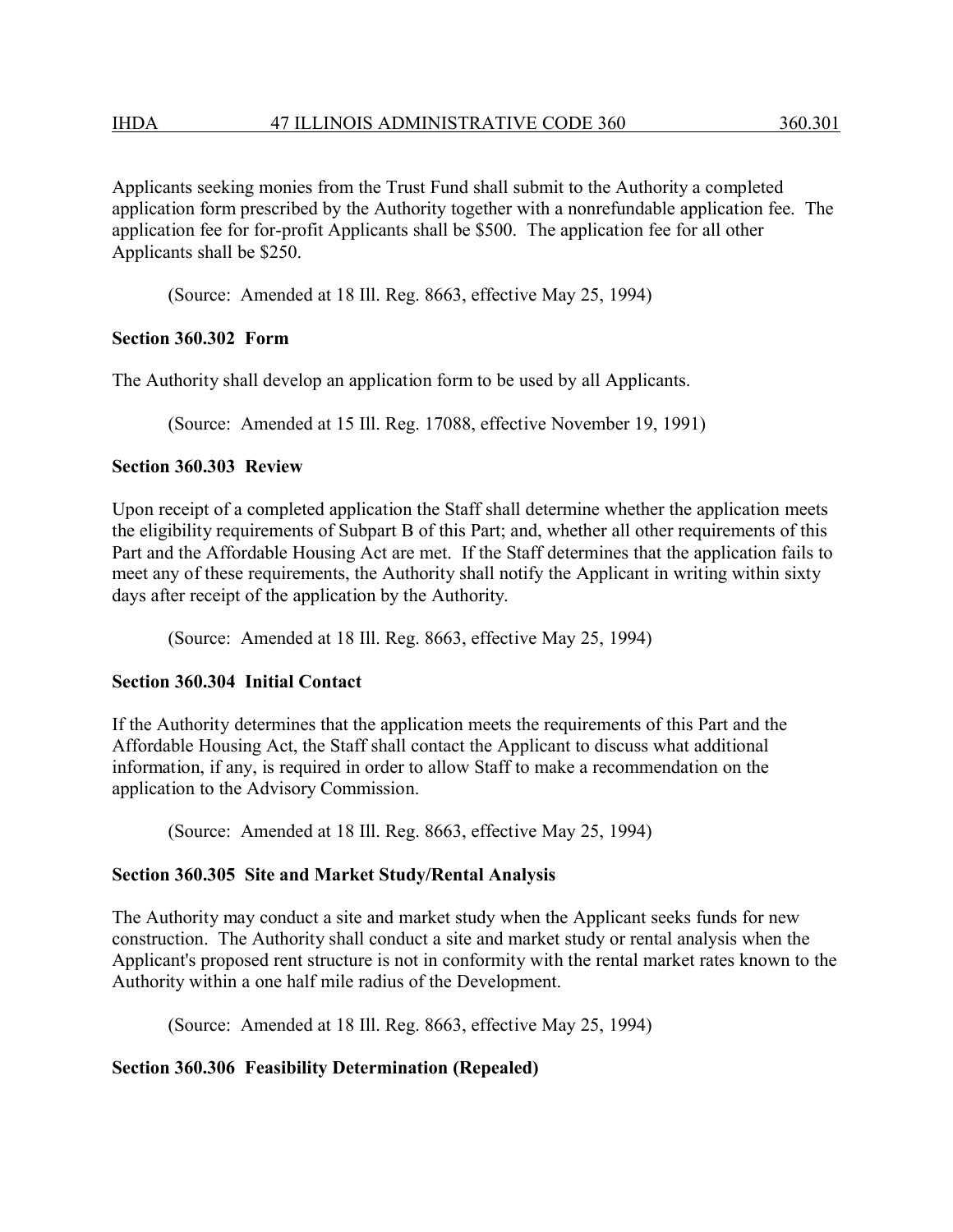(Source: Repealed at 15 Ill. Reg. 17088, effective November 19, 1991)

### **Section 360.307 Staff Recommendation**

After reviewing the application, the Staff shall prepare a recommendation for presentation to the Advisory Commission. The Staff shall inform the Advisory Commission, as to each application, whether an application is being recommended for funding, not recommended for funding or rejected due to being ineligible for funding.

(Source: Amended at 15 Ill. Reg. 17088, effective November 19, 1991)

## **Section 360.308 Advisory Commission**

The Staff will present its recommendation on each application to the Advisory Commission, together with a summary of the application and any other information provided by Staff in response to the Advisory Commission's requests.

(Source: Amended at 15 Ill. Reg. 17088, effective November 19, 1991)

## **Section 360.309 Authority Determination**

The Staff shall present all positive recommendations for funding of the Advisory Commission to the Members. Monies from the Trust Fund can only be allocated pursuant to resolution by the **Members** 

(Source: Amended at 18 Ill. Reg. 8663, effective May 25, 1994)

## **Section 360.310 Conditional Commitment**

After approval of an application by the Members, the Staff shall prepare and deliver to the Applicant a conditional commitment which contains the Authority's commitment to allocate Trust Fund Monies conditioned upon the Applicants meeting the requirements of the conditional commitment and the availability of monies in the Trust Fund. The conditional commitment shall expire, if unfunded, within one year from the date of issuance.

(Source: Amended at 18 Ill. Reg. 8663, effective May 25, 1994)

# SUBPART D: NOTICE

## **Section 360.401 Notification by Authority**

a) Notice of Allocation

Prior to the presentation of an application to the Members, the Authority shall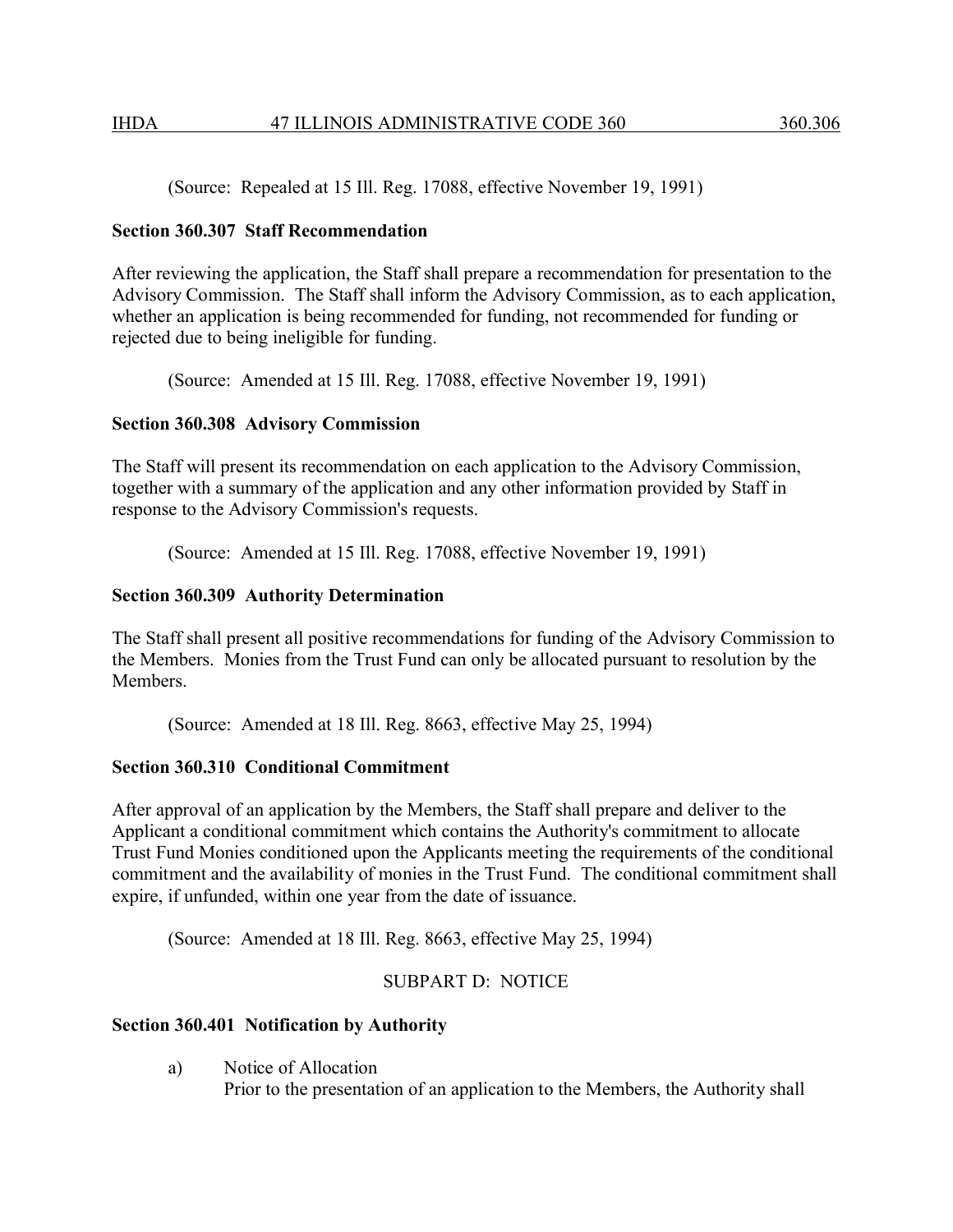give written notice of the proposed allocation to the following persons and agencies:

- 1) the chairman of the county board of the county in which the proposed Development or Single-Family Development is to be located;
- 2) the mayor or other chief executive of the municipality, if any, in which the proposed Development or Single-Family Development is to be located;
- 3) the appropriate Clearinghouses; and
- 4) each member of the General Assembly from the legislative district in which the proposed Development or Single-Family Development is to be located.

If the application does not request Trust Fund Monies for a specific Development or Single-Family Development, the notice will be sent based on the location of the Applicant.

- b) Forms Notice under this Section shall be made on forms prepared by the Authority.
- c) Contents

The notice shall set forth the name and address of the Applicant; the estimated amount of the proposed allocation; if applicable, the name and address of the proposed Development or Single-Family Development; type of any subsidies; the total number of units; and the type of Development or Single-Family Development (for example, elderly, family, or handicapped).

d) The notification required by this Section shall be satisfied if another governmental entity provides public notice of an application in a manner acceptable to the Authority.

(Source: Amended at 23 Ill. Reg. 3692, effective March 15, 1999)

#### **Section 360.402 Comments and Responses**

- a) Comments The persons and agencies receiving notice pursuant to Section 360.401 shall have 30 days from the date of mailing to submit written comments to the Applicant.
- b) Applicant's Response The Applicant shall respond in writing to all comments received under this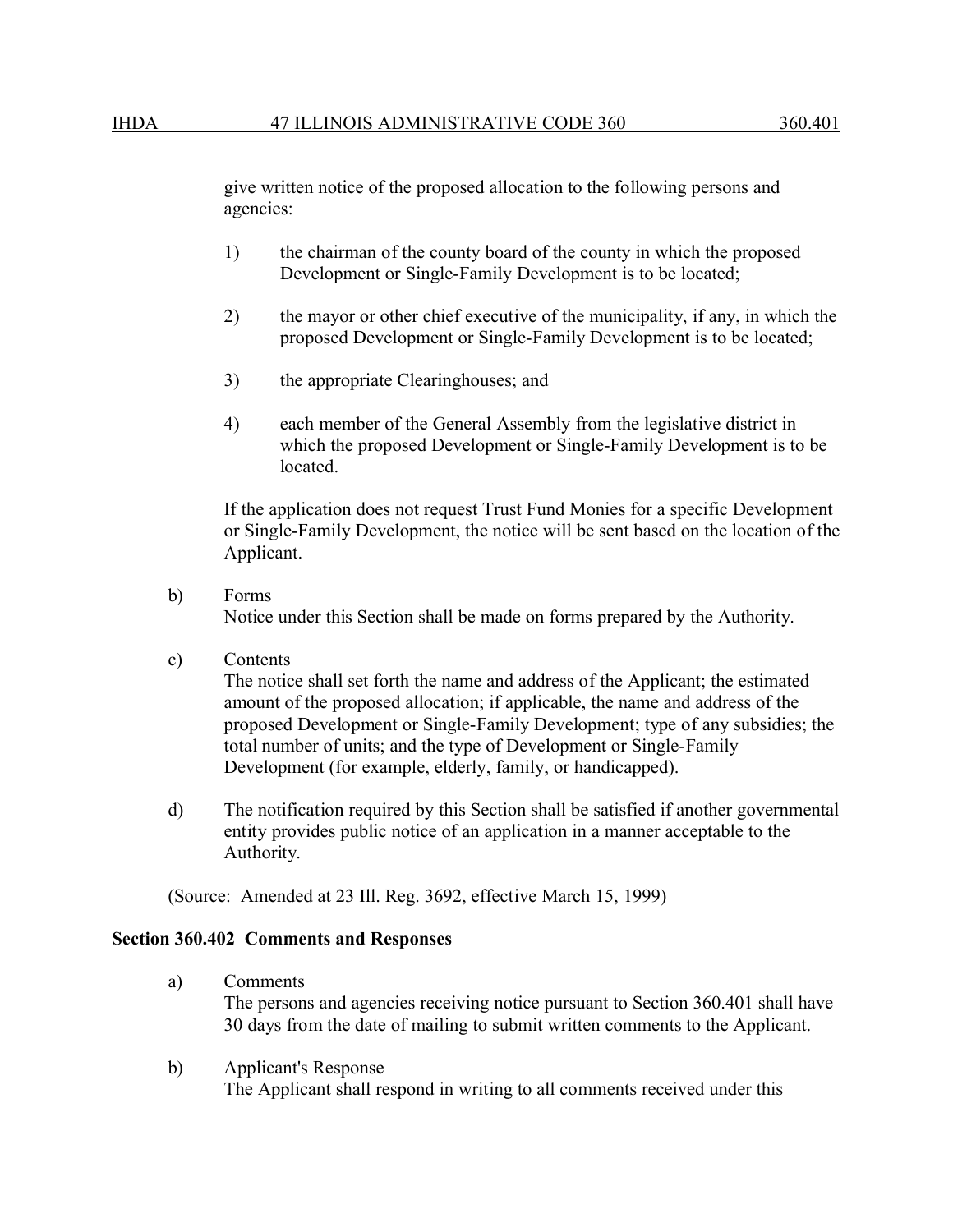Section, as well as to any other written comments received by the Applicant, and shall provide copies of all comments and responses to the Authority.

c) The Members shall consider all comments received pursuant to this Section when making their determination.

### SUBPART E: RECIPIENT

### **Section 360.501 Eligible Applicants (Repealed)**

(Source: Repealed at 18 Ill. Reg. 8663, effective May 25, 1994)

### **Section 360.502 Land Trusts**

Whenever title to the Real Estate is held in an Illinois land trust, the agreement creating the Trust and establishing the respective rights, powers, and duties of the Trustee and Recipient shall be in a format approved by the Authority. The Authority shall approve such format only if it meets the legal requirement necessary to create a valid Illinois land trust.

(Source: Amended at 18 Ill. Reg. 8663, effective May 25, 1994)

#### **Section 360.503 Books and Records**

The books and records of the Development and the Recipient shall be subject to inspection, examination, and copying by the Authority and its authorized representatives or agents at such times as the Authority reasonably requires for the purpose of determining compliance with the Rules, the Act, the Affordable Housing Act and all contracts and agreements relating to the Program.

(Source: Amended at 18 Ill. Reg. 8663, effective May 25, 1994)

#### **Section 360.504 Audits**

The architectural plans and specifications, apparatuses, devices, books and records, contracts, documents, and other papers relating thereto of the Development or Single-Family Development shall at all times be maintained in reasonable condition for proper audit and shall be subject to inspection, examination, and copying by the Authority and its authorized representatives or agents at such times as the Authority reasonably requires. All audits, certifications, and financial reports which the Recipient is required by contract with the Authority to allow, undertake, or prepare shall be made by an independent certified public accountant acceptable to the Authority.

(Source: Amended at 15 Ill. Reg. 17088, effective November 19, 1991)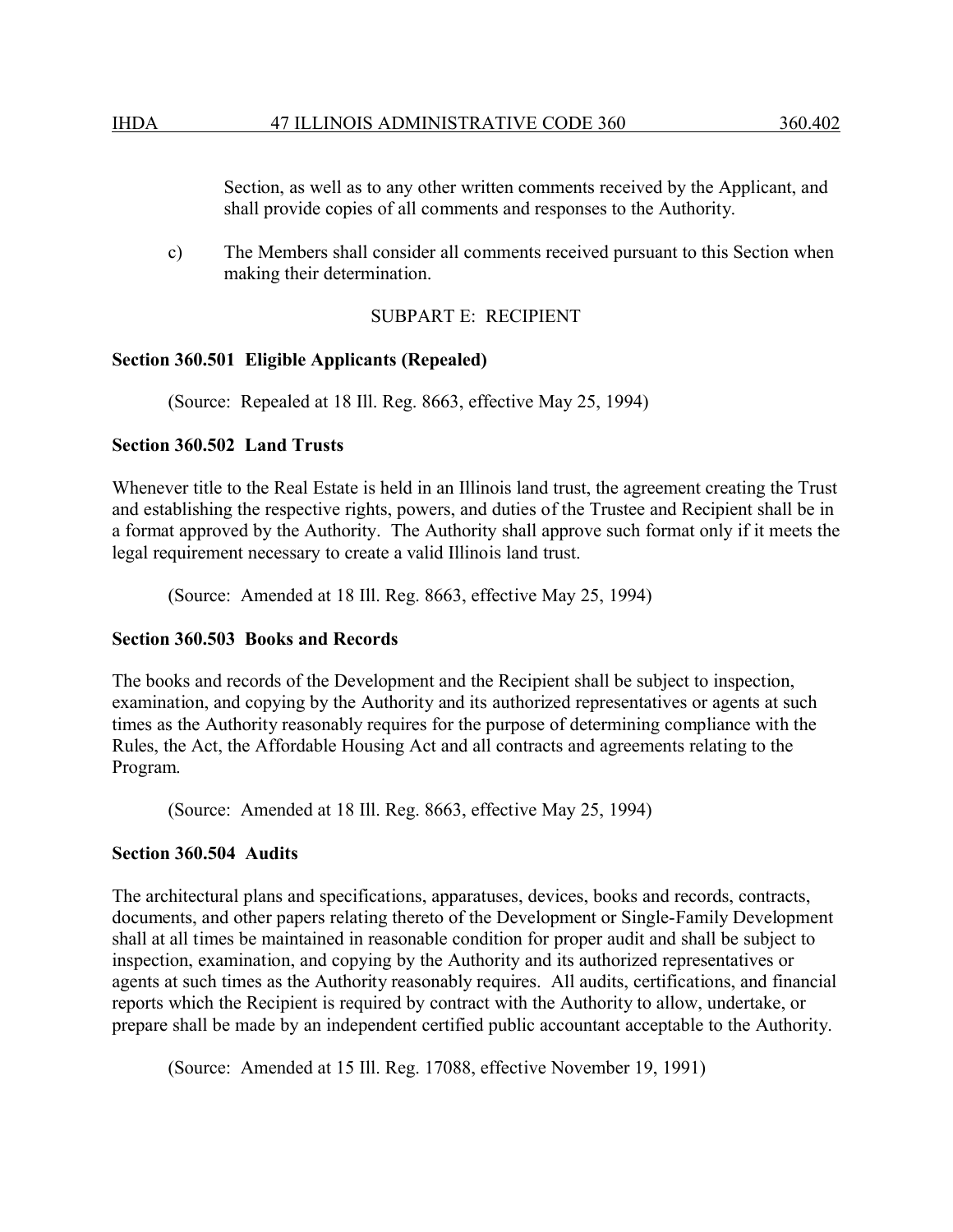#### **Section 360.505 Annual Financial Report**

The Recipient shall furnish the Authority with a complete annual financial report based upon the books and records of the Development and the Recipient, prepared in accordance with Authority requirements, and certified by the Recipient. If the allocation is made to a Recipient to be disbursed or used for more than one Development or Single-family Development, the Authority shall require the Recipient to submit a complete annual financial report prepared in accordance with Authority requirements.

(Source: Amended at 18 Ill. Reg. 8663, effective May 25, 1994)

#### **Section 360.506 Furnishing Information**

The Recipient shall furnish such reports, projections, certifications, analyses, budget, operating report and tax returns as required by applicable Federal, State or local statutes, regulations, or subsidy or assistance programs or by the Authority, and shall furnish specific answers to the Authority's questions about the Recipient's income, assets, liabilities, and contracts and, if applicable, about the administration, operation, maintenance, occupancy, financial soundness, and physical condition of the Development or Single-Family Development.

(Source: Amended at 18 Ill. Reg. 8663, effective May 25, 1994)

#### **Section 360.507 Standards for Approval of Conveyance**

In determining whether to approve and/or impose restrictions on the conveyance, assignment, leasing, mortgaging, pledging or other transfer of the Development or Single-Family Development, and the beneficial interest in and power of direction over the Trust, or any partnership interest or stock ownership interest in the beneficiary of the Trust, the Authority shall grant such approval, with any necessary restrictions, only if the Authority determines that such action will not have an adverse impact upon the financial stability of the Development or Single-Family Development.

(Source: Amended at 18 Ill. Reg. 8663, effective May 25, 1994)

## SUBPART F: LOANS AND GRANTS

#### **Section 360.601 Maximum Loan Amount and Priority**

Loans shall not exceed \$1,250,000 for each Recipient. Priority shall be given to those applications which propose the lowest per unit total cost, lowest monthly housing expense, and longest affordability restrictions.

(Source: Amended at 23 Ill. Reg. 8819, effective July 26, 1999)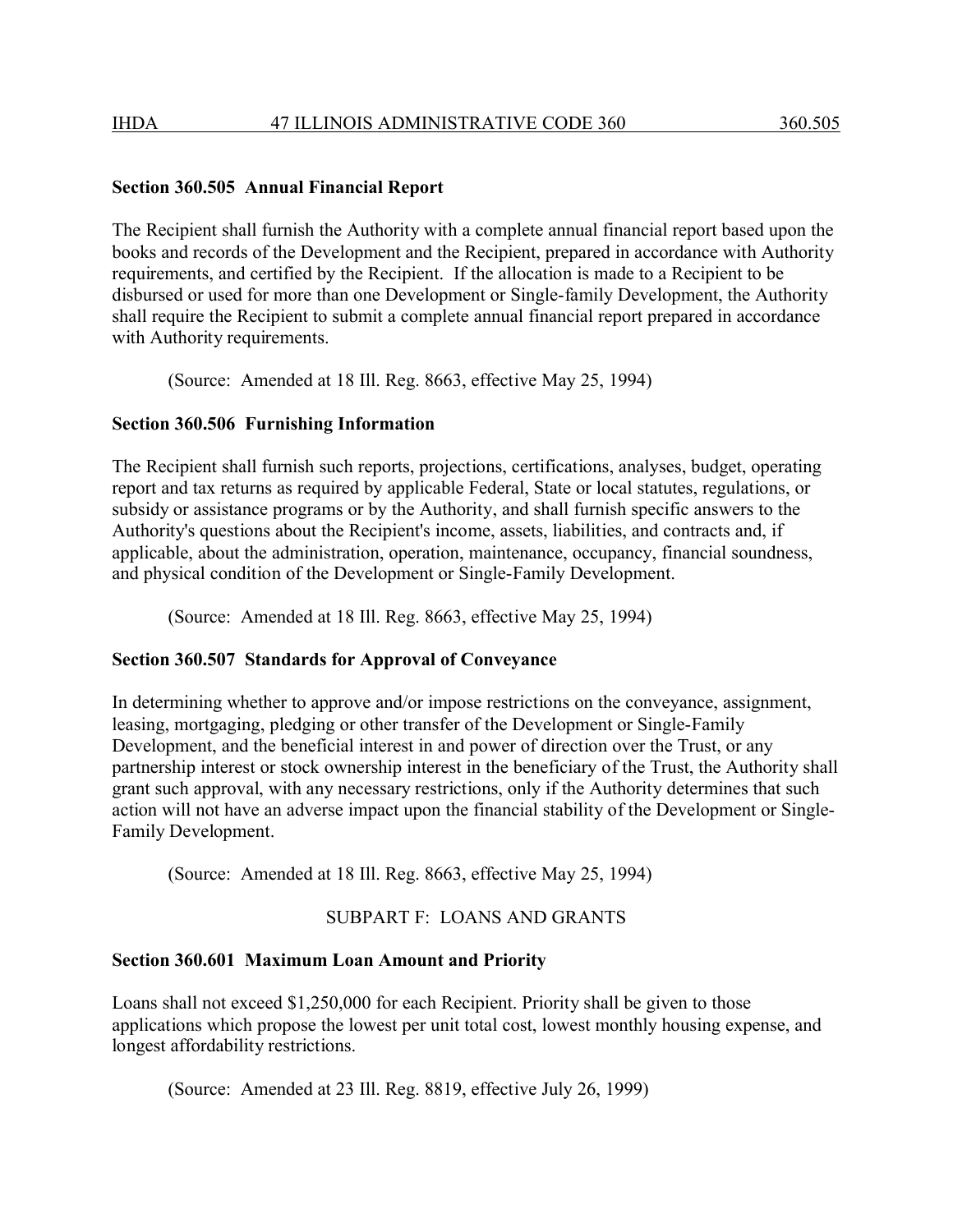#### **Section 360.602 Maximum Grant Amount**

Grants by a Recipient to a Very Low-Income Household shall not exceed \$5,000. Grants by a Recipient to a Low-Income Household shall not exceed 3,000. Grants to organizations or corporations shall not exceed \$750,000. Grants are not available to for-profit entities. All other provisions of this Part apply to Grants made by the Authority.

(Source: Amended at 23 Ill. Reg. 8819, effective July 26, 1999)

### **Section 360.603 Increase Above Maximum Loan or Grant Amount**

Nothing contained in this Section shall prohibit the Authority from increasing the amount of a Loan or Grant above the limitations specified herein if the Authority, in its sole discretion, determines that such increase is necessary to meet the purposes of the Affordable Housing Act. In deciding whether to approve a Loan or Grant increase, the Authority shall consider the physical condition of the Development or Single-Family Development, the value of the Development or Single-Family Development as security for the Loan, if applicable, the Authority's ability to provide such Loan or Grant increase, the ability of the Recipient to repay the Loan and Loan increase out of gross income of the Development or Single-Family Development, the financial status of the Development or Single-Family Development and any other relevant factors.

(Source: Amended at 18 Ill. Reg. 8663, effective May 25, 1994)

#### **Section 360.604 Amortization**

The maximum amortization period of a Loan to be made by the Authority under this Program shall not exceed 40 years and may be shorter at the sole discretion of the Authority.

(Source: Amended at 25 Ill. Reg. 2416, effective January 24, 2001)

#### **Section 360.605 Recapture of Assistance**

Within each set of Loan documents the Authority shall establish requirements regarding use, occupancy and rent levels as required by the Act and this Part. Such requirements shall provide that if the Recipient violates any of these requirements, such violation shall be deemed a default under the Loan documents.

(Source: Amended at 15 Ill. Reg. 17088, effective November 19, 1991)

### **Section 360.606 Prepayment of Loan**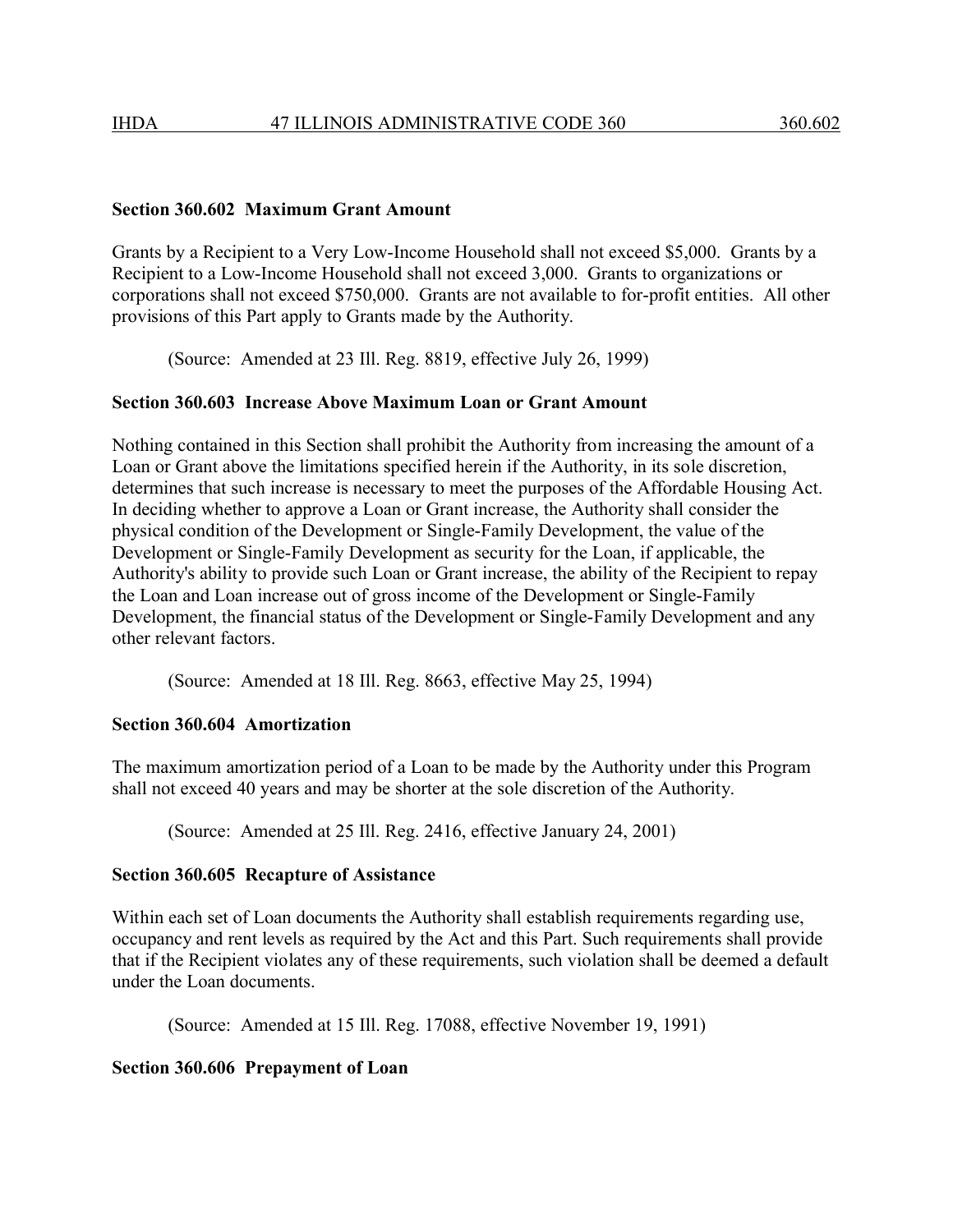#### IHDA 47 ILLINOIS ADMINISTRATIVE CODE 360 360.606

The Authority may prohibit the prepayment of a Loan for a Development if the Authority determines that such prepayment will result in:

- a) the rents charged at the Development exceeding the limits set forth in Section 360.904(b) of this Part at the time of the prepayment;
- b) the Development being converted to condominiums or cooperatives; or
- c) a conflict with the Authority's goal of providing affordable housing.

The Authority may allow the prepayment of a Loan for a Development if the Authority determines that the prepayment is in the best interest of the community in which the Development is located.

(Source: Amended at 25 Ill. Reg. 12621, effective September 20, 2001)

## SUBPART G: CONSTRUCTION

### **Section 360.701 Design and Construction Standards**

Developments or Single-Family Developments financed by Loans under the Program shall be designed and constructed or rehabilitated to conform with applicable Federal, State, and local statutes, regulations, ordinances, standards, and codes, with industry practices in Illinois, and with the requirements of applicable Authority Rules, contracts, agreements, guides, and other documents.

(Source: Amended at 15 Ill. Reg. 17088, effective November 19, 1991)

SUBPART H: MARKETING AND MANAGEMENT

#### **Section 360.801 Marketing and Management**

- a) It shall be the responsibility of the Recipient to provide for the marketing and management of the Development or Single-Family Development in a manner satisfactory to the Authority so as to promote the purposes of the Program and the financial stability of the Development or Single-Family Development and to preserve the value of the Authority's security interest in the Development or Single-Family Development.
- b) All marketing and management plans shall be acceptable to the Authority pursuant to Section 360.802.

(Source: Amended at 18 Ill. Reg. 8663, effective May 25, 1994)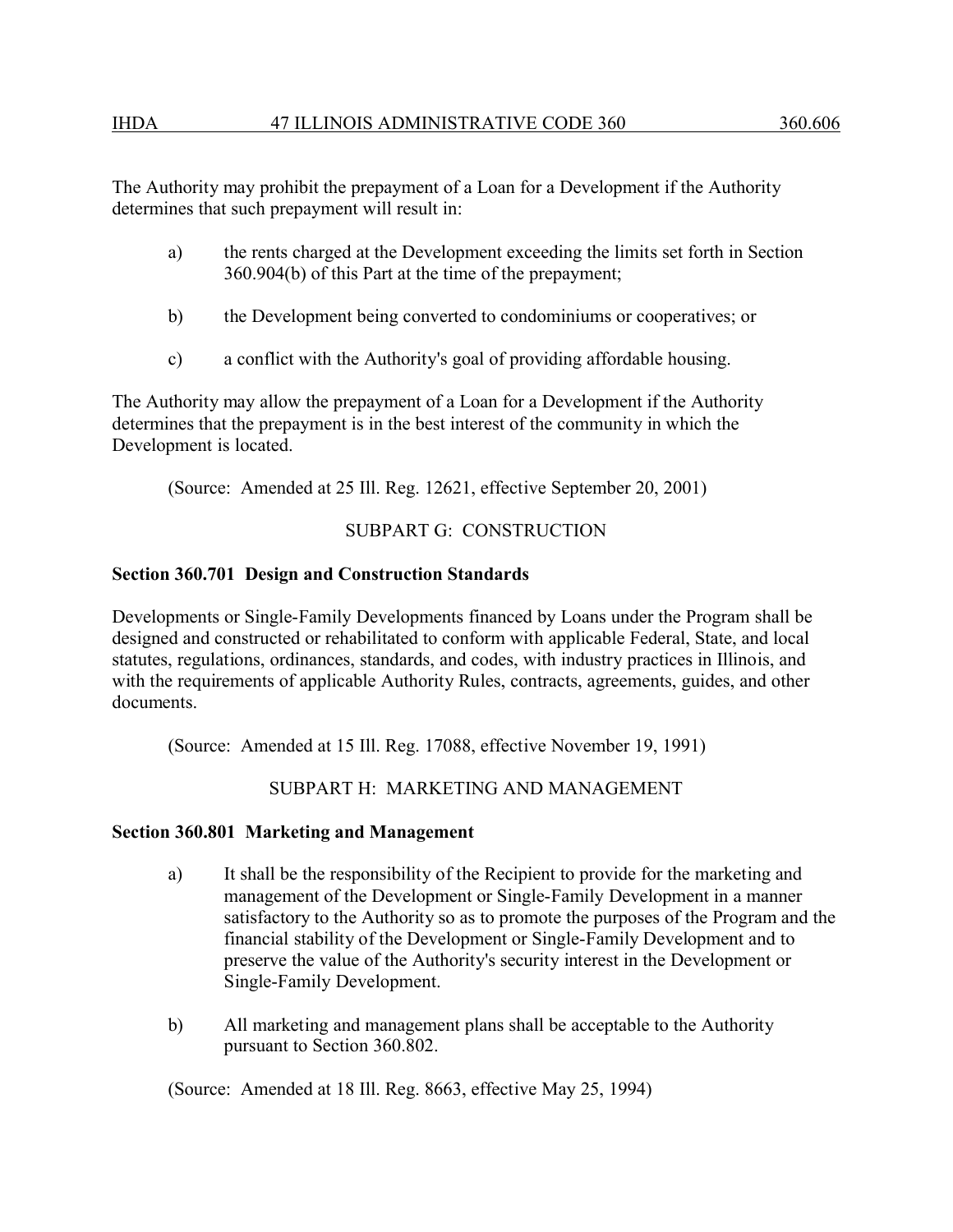#### **Section 360.802 Marketing and Management Plans**

- a) Approval. Before the Authority makes a Loan or Grant under the Program or at such other time as required by the Authority, the Authority may require the Applicant to submit for the Authority's approval plans for the marketing and management of the Development or Single-Family Development. In deciding whether to approve such plans, the Authority shall consider: the purposes of the Program; the provisions of the Tenant Selection Plan or Participant Selection Plan; any applicable Federal and State statutes and regulations; and any other relevant matters.
- b) Contents of Marketing Plan. The marketing plan shall set forth: the policies and procedures to be used in marketing; shall address the qualifications of the marketing agent; the nature of the market; the dates of availability of occupiable units by type and location; the dates of availability and locations of facilities essential to the marketing campaign, including model units, the rental office, and the community building; compliance with all Federal, State and local fair housing requirements; and the promotion of the Development or Single-Family Development, including the use of mass media, public relations, brochures, signs, equipment and furnishings for model units and the rental office, and marketing staff.
- c) Contents of Management Plan. The management plan shall set forth the policies and procedures to be used in the management of the Development and shall, if applicable, address the qualifications of the managing agent, procedures for recruiting and supervising management personnel, and physical maintenance of the Development.
- d) Responsibility. The Recipient shall be responsible for ensuring the marketing agent's and the managing agent's compliance with all applicable Federal, State and local ordinances, regulations, statutes, and Authority Rules, agreements, and requirements.

(Source: Amended at 18 Ill. Reg. 8663, effective May 25, 1994)

### **Section 360.803 Maintenance**

The Recipient shall maintain the Development or Single-Family Development, or cause the Development or Single-Family Development to be maintained, including without limitation, the dwelling units, commercial facilities, and grounds and equipment related to the Development or Single-Family Development, in a decent, safe, and sanitary condition, in a tenantable and rentable state of repair, and in compliance with applicable Federal, State, and local statutes,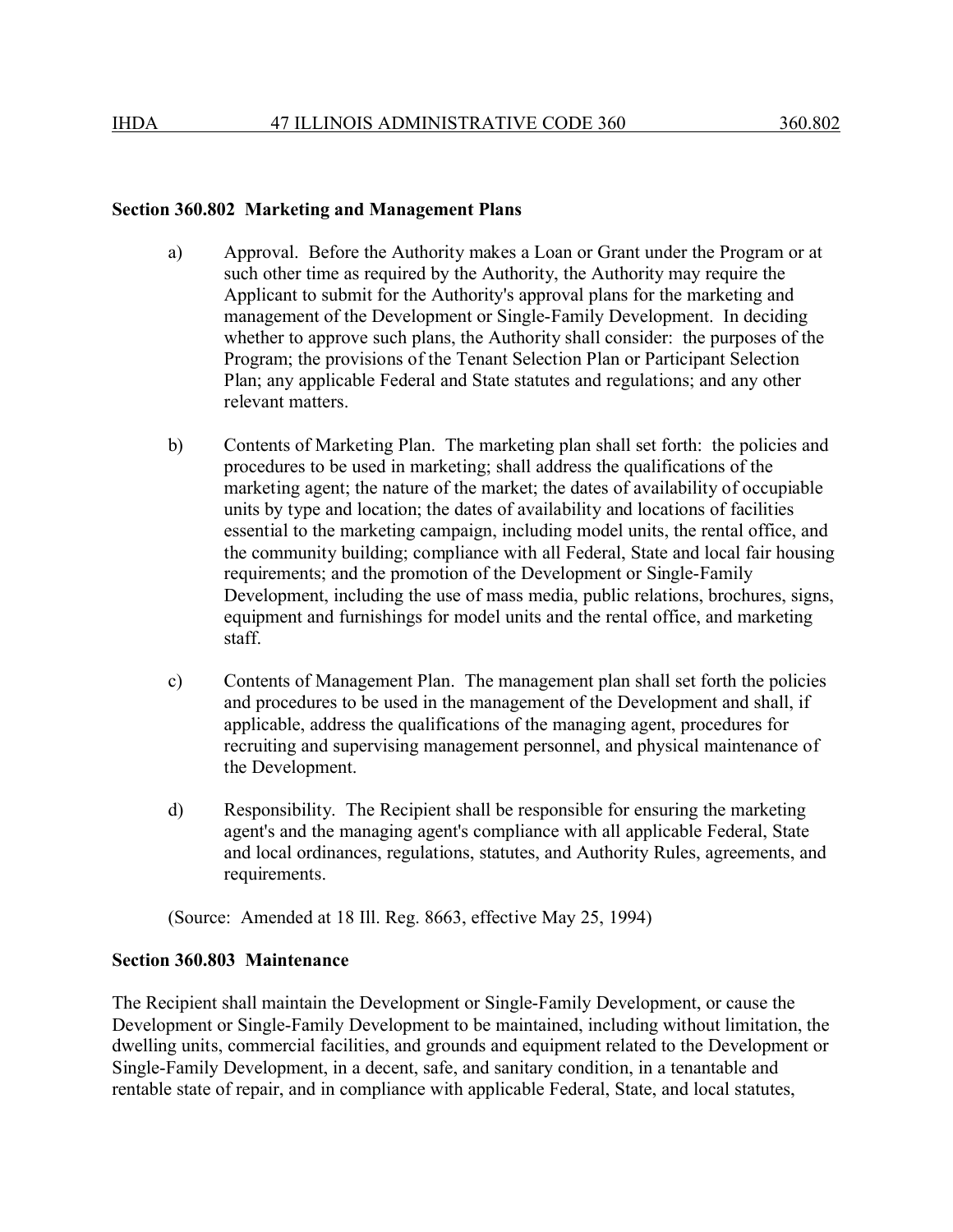regulations, ordinances, standards and codes.

(Source: Amended at 18 Ill. Reg. 8663, effective May 25, 1994)

### **Section 360.804 Cost of Service**

The Recipient shall not pay more for administrative, operating, and maintenance expenses than is reasonable given the location and size of the Development or Single-Family Development, the level of administration, operation, and maintenance required by the applicable Authority Rules and agreements, the requirements of the marketing plan, management plan, Participant Selection Plan, Tenant Selection Plan, the uniqueness or quality of available services or supplies, the presence of an emergency or other time constraint, the creditworthiness of suppliers and contractors, and any other relevant factors.

(Source: Amended at 18 Ill. Reg. 8663, effective May 25, 1994)

## SUBPART I: TENANTS AND OCCUPANCY

#### **Section 360.901 Displacement**

Recipients shall not cause the permanent displacement of any Tenants in a Development or Single-Family Development that receives Trust Fund Monies for rehabilitation except as provided in Section 360.903 of this Part.

(Source: Amended at 18 Ill. Reg. 8663, effective May 25, 1994)

### **Section 360.902 Relocation Plan**

- a) Approval. Before the Authority makes a Loan or Grant under the Program or at such other time as required by the Authority, the Authority may require the Applicant to submit, for the Authority's approval, a plan for the temporary relocation or permanent displacement of Tenants. In deciding whether to approve such plans, the Authority shall consider: the purposes of the Program; the provisions of the Tenant Selection Plan or Participant Selection Plan; any applicable Federal and State statutes and regulations; and any other relevant matters.
- b) Benefits Provided For in the Relocation Plan. The benefits provided for in the relocation plan shall be available only to lawful residential Tenants (not owneroccupants or businesses) who are temporarily relocated or permanently displaced following submission of the Applicant's application for Trust Fund Monies or Applicant's control of the site, whichever comes later. The benefits provided for under the relocation plan shall not be available to Tenants if: the Tenant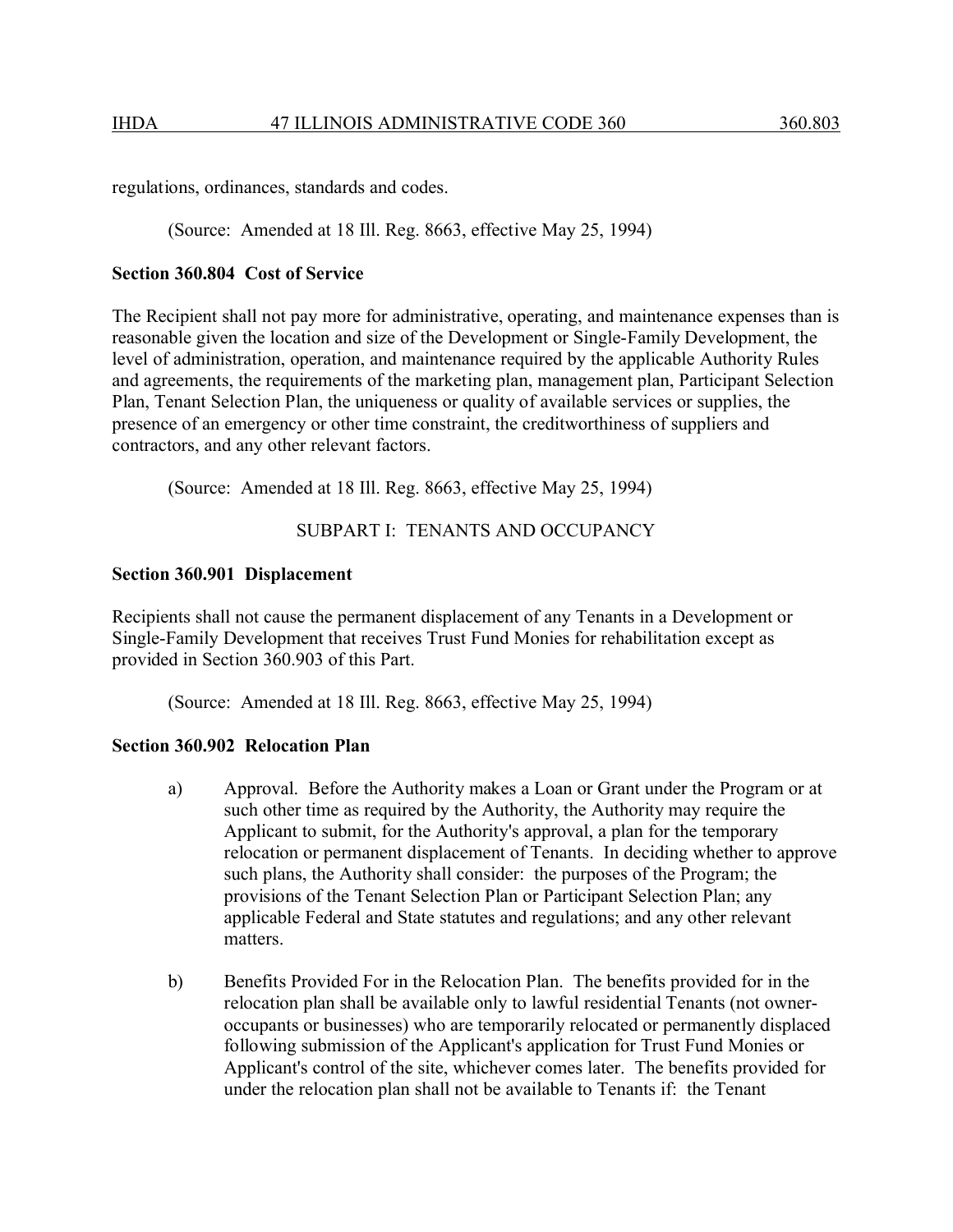commences occupancy after the Applicant's application for Trust Fund Monies or Applicant's control of the site, whichever comes later, provided such Tenant receives written notice of the impending rehabilitation and possible relocation or displacement prior to executing the lease; the Tenant has his/her tenancy terminated for violations of the terms and conditions of the lease, a violation of applicable Federal, State or local law, or other good cause; the Tenant is rejected for continued occupancy by the Recipient for reasons stated in the Tenant Selection Plan or Participant Selection Plan; the Tenant moves from the Development or Single-Family Development of his/her own accord or moves from the Development or Single-Family Development after receiving written notice of the impending rehabilitation; or other good cause exists to deny benefits as determined by the Authority. However, Tenants who are rejected by Recipient for continued occupancy in the Development or Single-Family Development for reasons concerning family size restrictions or inability to afford rent levels charged after rehabilitation shall be eligible for permanent displacement benefits under the relocation plan.

- c) Contents of the Relocation Plan. The relocation plan shall set forth the policies and procedures to be used by the Applicant in temporarily relocating or permanently displacing Tenants including, but not limited to: provisions detailing the responsibilities of the Authority, the Applicant and, if applicable, its managing agent; the basic actions to be taken in the relocation program; the acceptance and rejection criteria for determining eligibility for temporary relocation and permanent displacement benefits; the information to be provided to Tenants regarding the relocation program; provisions providing for determining Tenants' relocation needs; a description of relocation benefits; and, provisions detailing the implementation of the relocation plan, including a timetable for activities under the plan.
- d) Enforcement of Relocation Plan. The Recipient is responsible for assuring that all the relocation requirements are met. The Authority, except in those cases where another governmental agency has a regulatory requirement to do so, will monitor the relocation activities to determine compliance with the requirements of this Section. To enforce the provisions of this Section, the Authority may take whatever action is available under this Subpart I or the Loan or Grant documents, including the withholding of any Trust Fund Monies due Recipient.

(Source: Amended at 18 Ill. Reg. 8663, effective May 25, 1994)

### **Section 360.903 Tenant Selection Plan and Participant Selection Plan**

Before making a Loan, Grant or any other allocation under the Program, the Authority shall approve, where applicable, a Tenant Selection Plan or Participant Selection Plan submitted by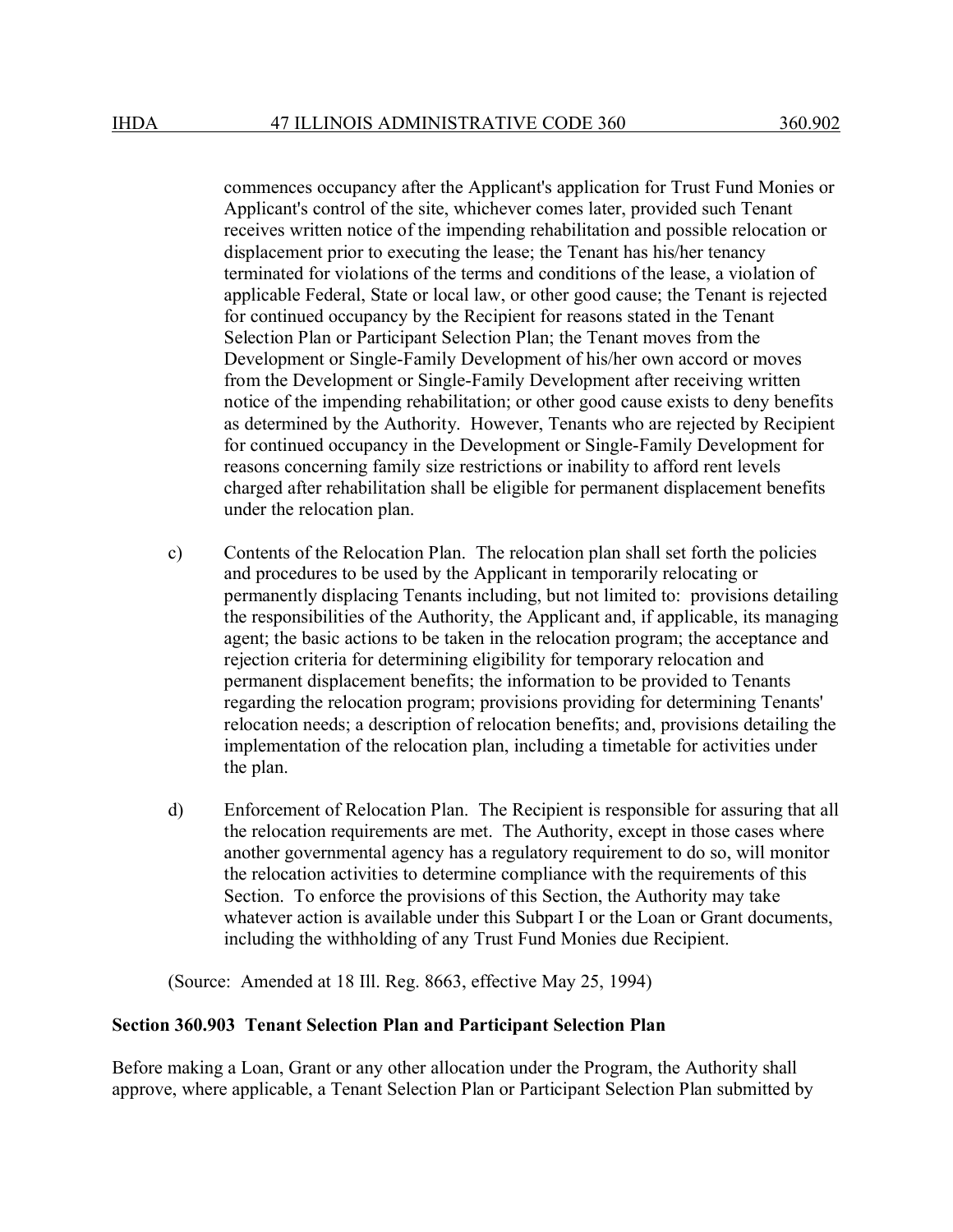the Applicant and setting forth the income limits for Tenants. In approving the Tenant Selection Plan or Participant Selection Plan, the Authority shall: consider whether the selection procedures will be equitable considering the family size and circumstances of the Tenant; maintain the financial stability of the Development or Single-Family Development; meet the requirements of Section 360.905 of this Part; and comply with the Authority's Rules.

(Source: Amended at 18 Ill. Reg. 8663, effective May 25, 1994)

#### **Section 360.904 Income and Housing Expense Limits**

- a) A Tenant's initial occupancy of a unit held available for rental to Low-Income Households and Very Low-Income Households shall be limited to persons and families initially meeting the income limits set forth in subsection (b) below. If a Tenant meeting income requirements at the time of initial occupancy subsequently fails to continue to meet such requirements, that failure shall not constitute non-compliance by that Tenant.
- b) Determination of Income Limits
	- 1) For all units in a Development, or a Single-Family Development, reserved for Low-Income Households, the income limits shall be equal to 80% of the median family income with adjustments for family size, for the area in which the Development or Single-Family Development is located, as such median income is determined from time to time by the United States Department of Housing and Urban Development for purposes of Section 8 of the United States Housing Act of 1937 (42 U.S.C. 1437). The median income of the area of residence shall be attached to each application provided by the Authority and additionally shall be available upon request.
	- 2) For all units in a Development, or a Single-Family Development, reserved for Very Low-Income Households, the income limits shall be equal to 50% of the median family income with adjustments for family size, for the area in which the Development or Single-Family Development is located, as such median income is determined from time to time by the United States Department of Housing and Urban Development for purposes of Section 8 of the United States Housing Act of 1937 (42 U.S.C. 1437). The median income of the area of residence shall be attached to each application provided by the Authority and additionally shall be available upon request.
	- 3) The Recipient shall obtain from each prospective Tenant intending to occupy a unit in a Development, or a Single-Family Development, reserved for Low-Income Households and Very Low-Income Households,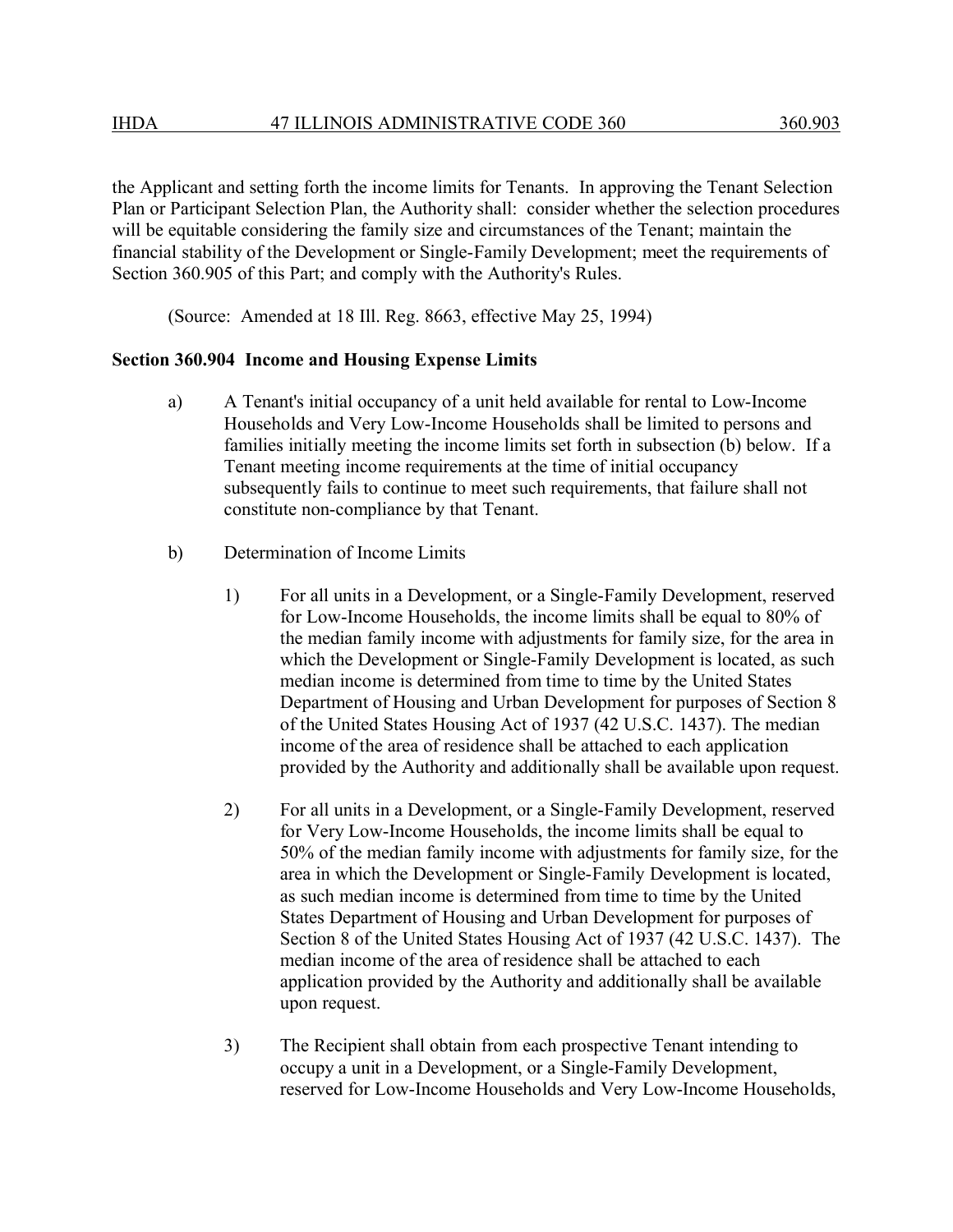and on an annual basis thereafter, a certification of income. The Recipient shall submit such certification to the Authority by mail.

- c) Determination of Housing Expense Limits
	- 1) For all units in a Development, or a Single-Family Development, reserved for Low-Income Households, Tenant(s) shall not incur, including a Utility Allowance, monthly housing expenses in excess of 30% of the maximum allowable income as set forth in subsection  $(b)(1)$  above. The amount allocated for the Utility Allowance shall be proposed by the Applicant and approved by the Authority.
	- 2) For all units in a Development, or a Single-Family Development, reserved for Very Low-Income Households, Tenant(s) shall not incur, including a Utility Allowance, monthly housing expense in excess of 30% of the maximum allowable income as set forth in subsection (b)(2) above. The amount allocated for the Utility Allowance shall be proposed by the Applicant and approved by the Authority.
	- 3) The Recipient shall submit on an annual basis the rent schedule for the Development reflecting the actual rents being charged at the Development.
	- 4) No person or family shall be required to vacate or move from a unit in a Development or Single-Family Development reserved for Low-Income Households or Very Low-Income Households due to an increase in income exceeding the income limitations contained in this Subpart I. The Recipient may increase the rent for such units, for so long as the person or family's income exceeds such limits, to an amount not to exceed the fair market rent as determined by the Authority, determined by a market study of comparable rental units within a one half mile radius of the Development.

(Source: Amended at 18 Ill. Reg. 8663, effective May 25, 1994)

## **Section 360.905 Non-Discrimination**

Recipients shall not refuse to accept Tenants for occupancy solely because the Tenant receives governmental rental assistance, nor based on a prospective Tenant's race, national origin, ancestry, religion, creed, sex, age, familial or marital status, disability, or unfavorable military discharge.

(Source: Amended at 18 Ill. Reg. 8663, effective May 25, 1994)